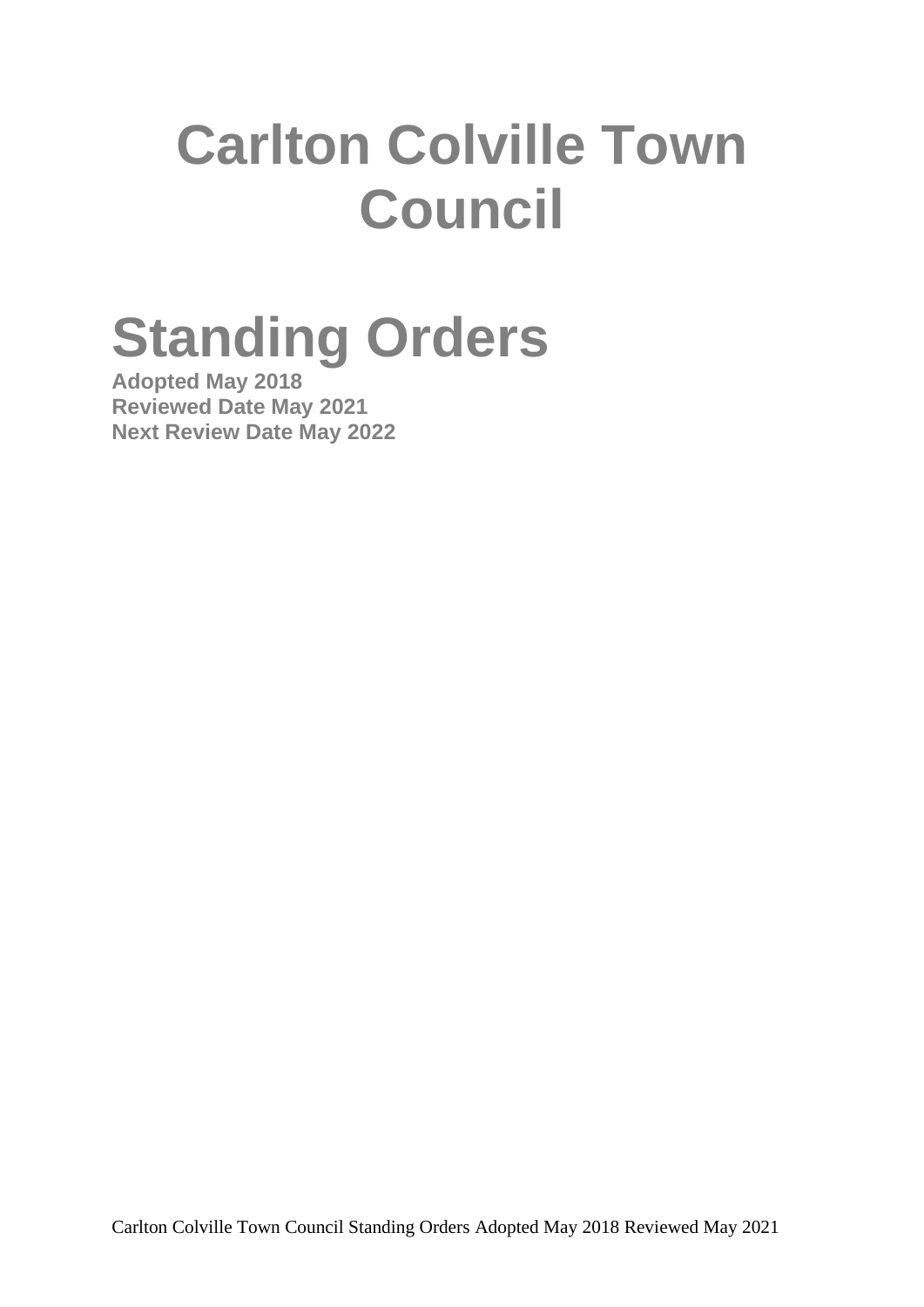Standing orders are the written rules of a local council. They are used to confirm a council's internal organisational, administrative and procurement procedures and procedural matters for meetings. They are not the same as the policies of a council but they may refer to them. A local council must have standing orders for the procurement of contracts.

Meetings of full council, councillors, the Responsible Financial Officer and Proper Officer are subject to many statutory requirements. A council should have standing orders to confirm those statutory requirements. A council should have standing orders to control the number, place, quorum, notices and other procedures for committee and sub-committee meetings because these are subject to fewer statutory requirements. If it does not, committees and sub-committees may adopt their own standing orders.

Model standing orders that are in bold type contain statutory requirements. It is recommended that councils adopt them without changing them. Other model standing orders not in bold are designed to help councils operate effectively but do not contain statutory requirements so they may be adopted as drafted or amended to suit a council's needs. For convenience, the word "councillor" is used in model standing orders and includes a noncouncillor with or without voting rights unless otherwise stated.

The model standing orders do not include model financial regulations. Financial regulations are standing orders to regulate and control the financial affairs and accounting procedures of a local council. The financial regulations, as opposed to the standing orders of a council, include most of the requirements relevant to the Responsible Financial Officer.

### **List of model standing orders**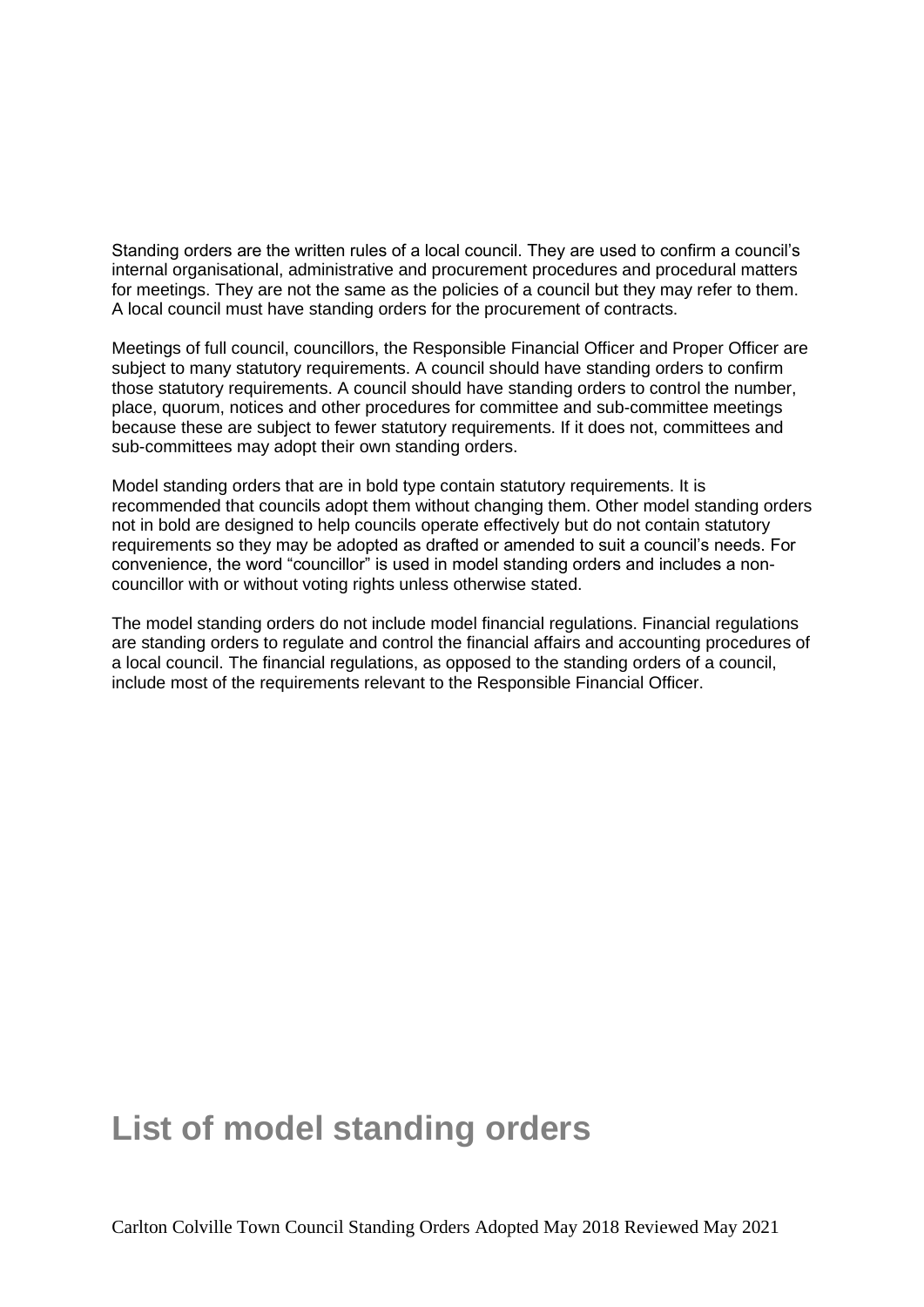- **1.** Rules of debate at meetings
- **2.** Disorderly conduct at meetings
- **3.** Meetings generally
- **4.** Committees and sub-committees
- **5.** Ordinary council meetings
- **6.** Extraordinary meetings of the council and committees and sub-committees
- **7.** Previous resolutions
- **8.** Voting on appointments
- **9.** Motions for a meeting that require written notice to be given to the Proper Officer
- **10.** Motions at a meeting that do not require written notice
- **11.** Handling confidential or sensitive information
- **12.** Draft minutes
- **13.** Code of conduct and dispensations
- **14.** Code of conduct complaints
- **15.** Proper Officer
- **16.** Responsible Financial Officer
- **17.** Accounts and accounting statements
- **18.** Financial controls and procurement
- **19.** Handling staff matters
- **20.** Responsibilities to Provide information
- **21.** Responsibilities Under Data Protection Legislation
- **22.** Relations with the press/media
- **23.** Execution and sealing of legal deeds
- **24.** Communicating with District and County or Unitary councillors
- **25.** Restrictions on councillor activities
- **26.** Standing orders generally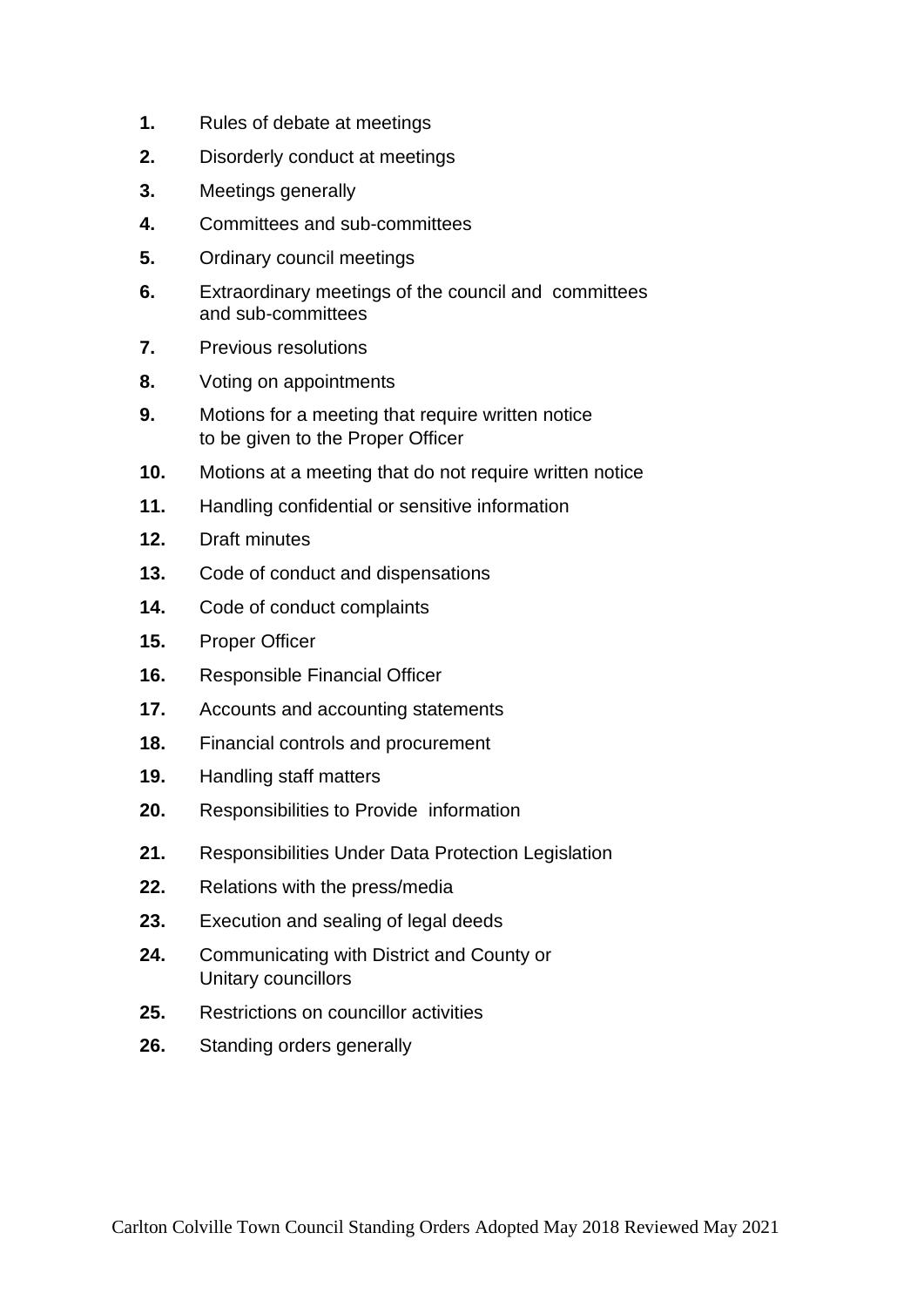# Model standing orders

### **1. Rules of debate at meetings**

- a Motions on the agenda shall be considered in the order that they appear unless the order is changed at the discretion of the chairman of the meeting.
- b A motion (including an amendment) shall not be progressed unless it has been moved and seconded.
- c A motion on the agenda that is not moved by its proposer may be treated by the chairman of the meeting as withdrawn.
- d If a motion (including an amendment) has been seconded, it may be withdrawn by the proposer only with the consent of the seconder and the meeting.
- e An amendment is a proposal to remove or add words to a motion. It shall not negate the motion.
- f If an amendment to the original motion is carried, the original motion becomes the substantive motion upon which further amendment(s) may be moved.
- g An amendment shall not be considered unless early verbal notice of it is given at the meeting and, if requested by the chairman of the meeting, is expressed in writing to the chairman.
- h A councillor may move an amendment to his own motion if agreed by the meeting. If a motion has already been seconded, the amendment shall be with the consent of the seconder and the meeting.
- i If there is more than one amendment to an original or substantive motion, the amendments shall be moved in the order directed by the chairman.
- j Subject to standing order 1(k) below, only one amendment shall be moved and debated at a time, the order of which shall be directed by the chairman of the meeting.
- k One or more amendments may be discussed together if the chairman of the meeting considers this expedient but each amendment shall be voted upon separately.
- l A councillor may not move more than one amendment to an original or substantive motion.
- m The mover of an amendment has no right of reply at the end of debate on it.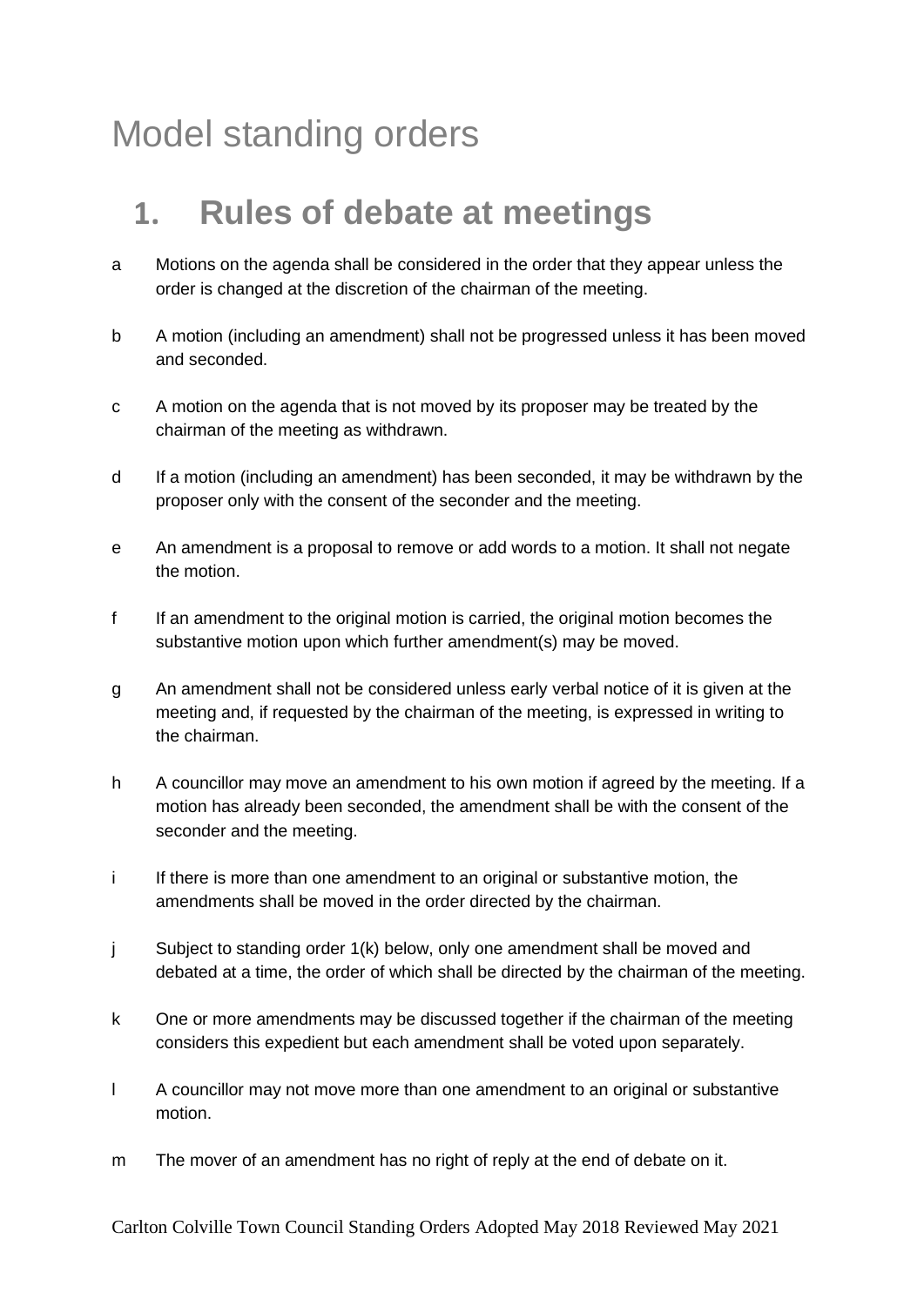- n Where a series of amendments to an original motion are carried, the mover of the original motion shall have a right of reply either at the end of debate of the first amendment or at the very end of debate on the final substantive motion immediately before it is put to the vote.
- o Unless permitted by the chairman of the meeting, a councillor may speak once in the debate on a motion except:
	- i. to speak on an amendment moved by another councillor;
	- ii. to move or speak on another amendment if the motion has been amended since he last spoke;
	- iii. to make a point of order;
	- iv. to give a personal explanation; or
	- v. in exercise of a right of reply.
- p During the debate of a motion, a councillor may interrupt only on a point of order or a personal explanation and the councillor who was interrupted shall stop speaking. A councillor raising a point of order shall identify the standing order which he considers has been breached or specify the other irregularity in the proceedings of the meeting he is concerned by.
- q A point of order shall be decided by the chairman of the meeting and his decision shall be final.
- r When a motion is under debate, no other motion shall be moved except:
	- i. to amend the motion;
	- ii. to proceed to the next business;
	- iii. to adjourn the debate;
	- iv. to put the motion to a vote;
	- v. to ask a person to be no longer heard or to leave the meeting;
	- vi. to refer a motion to a committee or sub-committee for consideration;
	- vii. to exclude the public and press;
	- viii. to adjourn the meeting; or
	- ix. to suspend particular standing order(s) excepting those which reflect mandatory statutory requirements.
- s Before an original or substantive motion is put to the vote, the chairman of the meeting shall be satisfied that the motion has been sufficiently debated and that the mover of the motion under debate has exercised or waived his right of reply.
- t Excluding motions moved understanding order 1(r) above, the contributions or speeches by a councillor shall relate only to the motion under discussion and shall not exceed 10 minutes without the consent of the chairman of the meeting.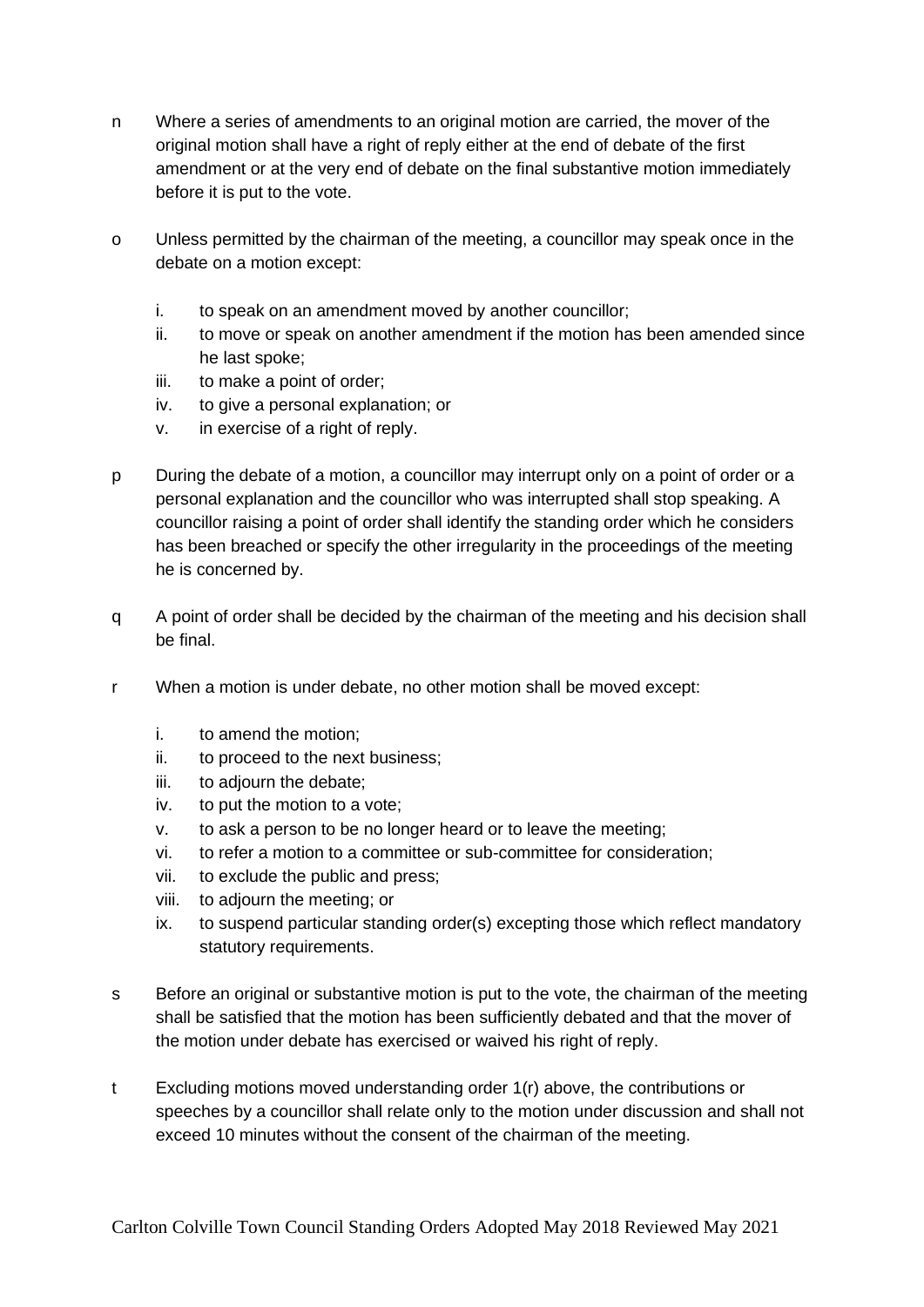# **2. Disorderly conduct at meetings**

- a No person shall obstruct the transaction of business at a meeting or behave offensively or improperly. If this standing order is ignored, the chairman of the meeting shall request such person(s) to moderate or improve their conduct.
- b If person(s) disregard the request of the chairman of the meeting to moderate or improve their conduct, any councillor or the chairman of the meeting may move that the person be no longer heard or excluded from the meeting. The motion, if seconded, shall be put to the vote without discussion.
- c If a resolution made under standing order 2(b) above is ignored, the chairman of the meeting may take further reasonable steps to restore order or to progress the meeting. This may include temporarily suspending or closing the meeting.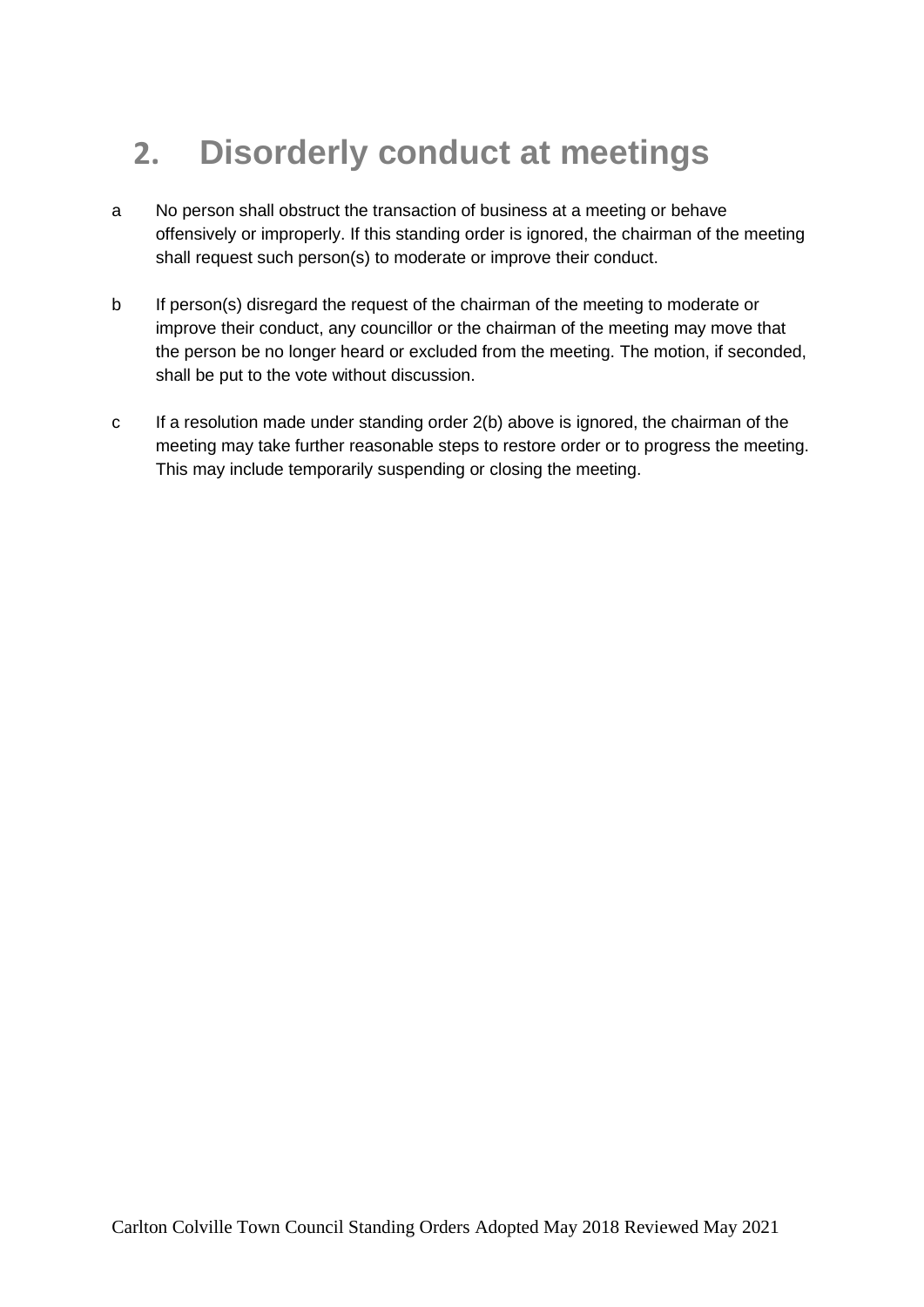### **3. Meetings generally**

- ▲ Full Council meetings
- Committee meetings
- **■** Sub-committee meetings



- a **Meetings shall not take place in premises which at the time of the meeting are used for the supply of alcohol, unless no other premises are available free of charge or at a reasonable cost.**
- b **The minimum three clear days for notice of a meeting does not include the day on which notice was issued, the day of the meeting, a Sunday, a day of the Christmas break, a day of the Easter break or of a bank holiday or a day appointed for public thanksgiving or mourning.**



- c **The minimum three clear days' public notice for a meeting does not include the day on which the notice was issued or the day of the meeting unless the meeting is convened at shorter notice**
- d **Meetings shall be open to the public unless their presence is prejudicial to the public interest by reason of the confidential nature of the business to be transacted or for other special reasons. The public's exclusion from part or all of a meeting shall be by a resolution which shall give reasons for the public's exclusion.**
	- e Members of the public may make representations, answer questions and give evidence at a meeting which they are entitled to attend in respect of the business on the agenda.
	- f The period of time designated for public participation at a meeting in accordance with standing order 3(e) above shall not exceed 15 minutes unless directed by the chairman of the meeting.
	- g Subject to standing order 3(f) above, a member of the public shall not speak for more than 3 minutes.
	- h In accordance with standing order 3(e) above, a question shall not require a response at the meeting nor start a debate on the question. The chairman of the meeting may direct that a written or oral response be given.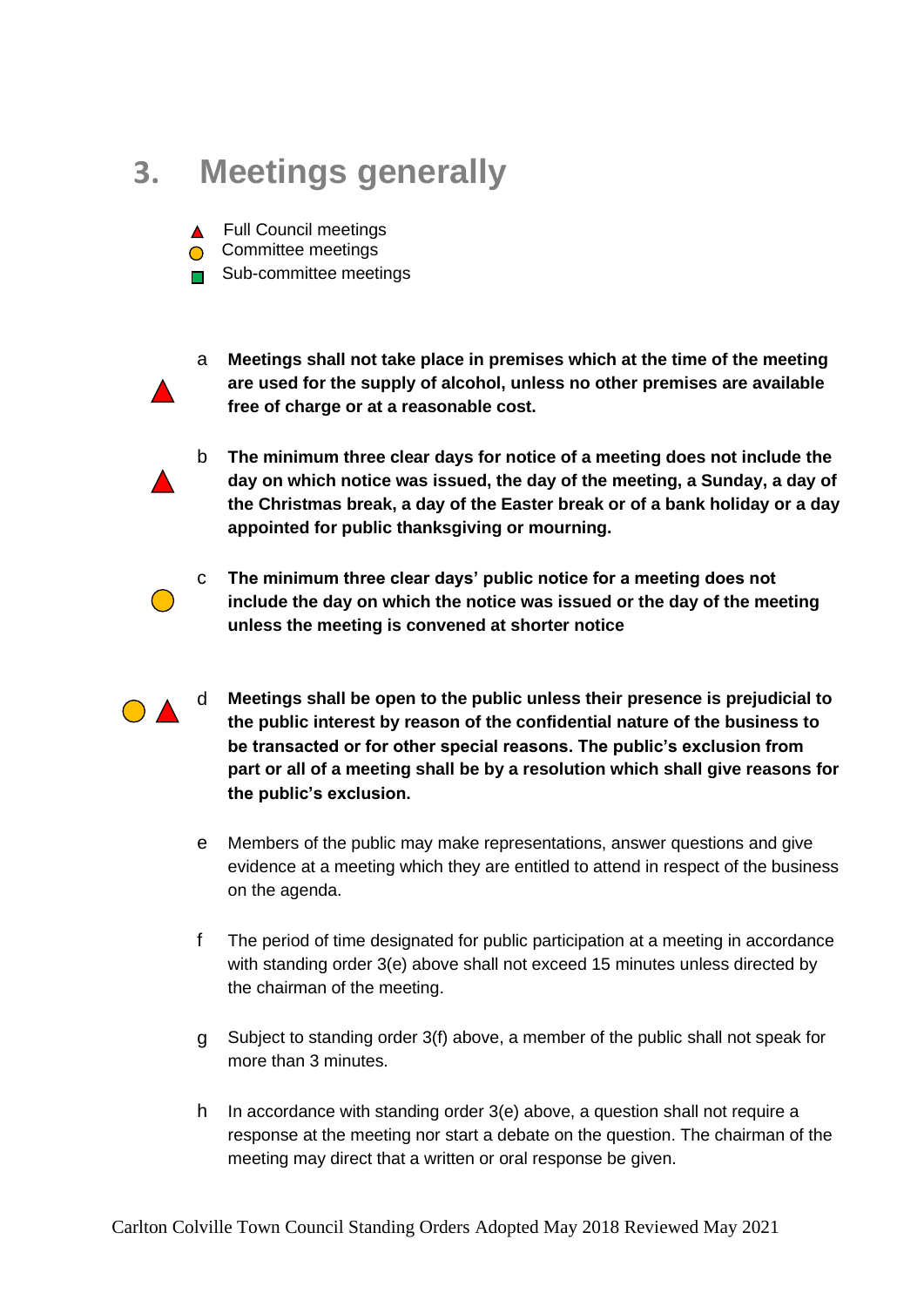- i A person shall raise his hand when requesting to speak and stand when speaking (except when a person has a disability or is likely to suffer discomfort). The chairman of the meeting may at any time permit a person to be seated when speaking.
- j A person who speaks at a meeting shall direct his comments to the chairman of the meeting.
- k Only one person is permitted to speak at a time. If more than one person wants to speak, the chairman of the meeting shall direct the order of speaking.



m **A person present at a meeting may not provide an oral report or oral commentary about a meeting as it takes place without permission**

- n **The press shall be provided with reasonable facilities for the taking of their report of all or part of a meeting at which they are entitled to be present.**
- o **Subject to standing orders which indicate otherwise, anything authorised or required to be done by, to or before the Chairman of the Council may in his absence be done by, to or before the Vice-Chairman of the Council (if there is one).**
- p **The Chairman, if present, shall preside at a meeting. If the Chairman is absent from a meeting, the Vice-Chairman, if present, shall preside. If both the Chairman and the Vice-Chairman are absent from a meeting, a councillor as chosen by the councillors present at the meeting shall preside at the meeting.**
- $\blacksquare$  $\blacktriangle$
- q **Subject to a meeting being quorate, all questions at a meeting shall be decided by a majority of the councillors or councillors with voting rights present and voting.**
- 
- **T**<br>**The chairman of a meeting may give an original vote on any matter put to <br><b>TOA the vote, and in the case of an equality of votes may exercise his casting vote whether or not he gave an original vote.**

*See standing orders 5(i) and (j) below for the different rules that apply in the*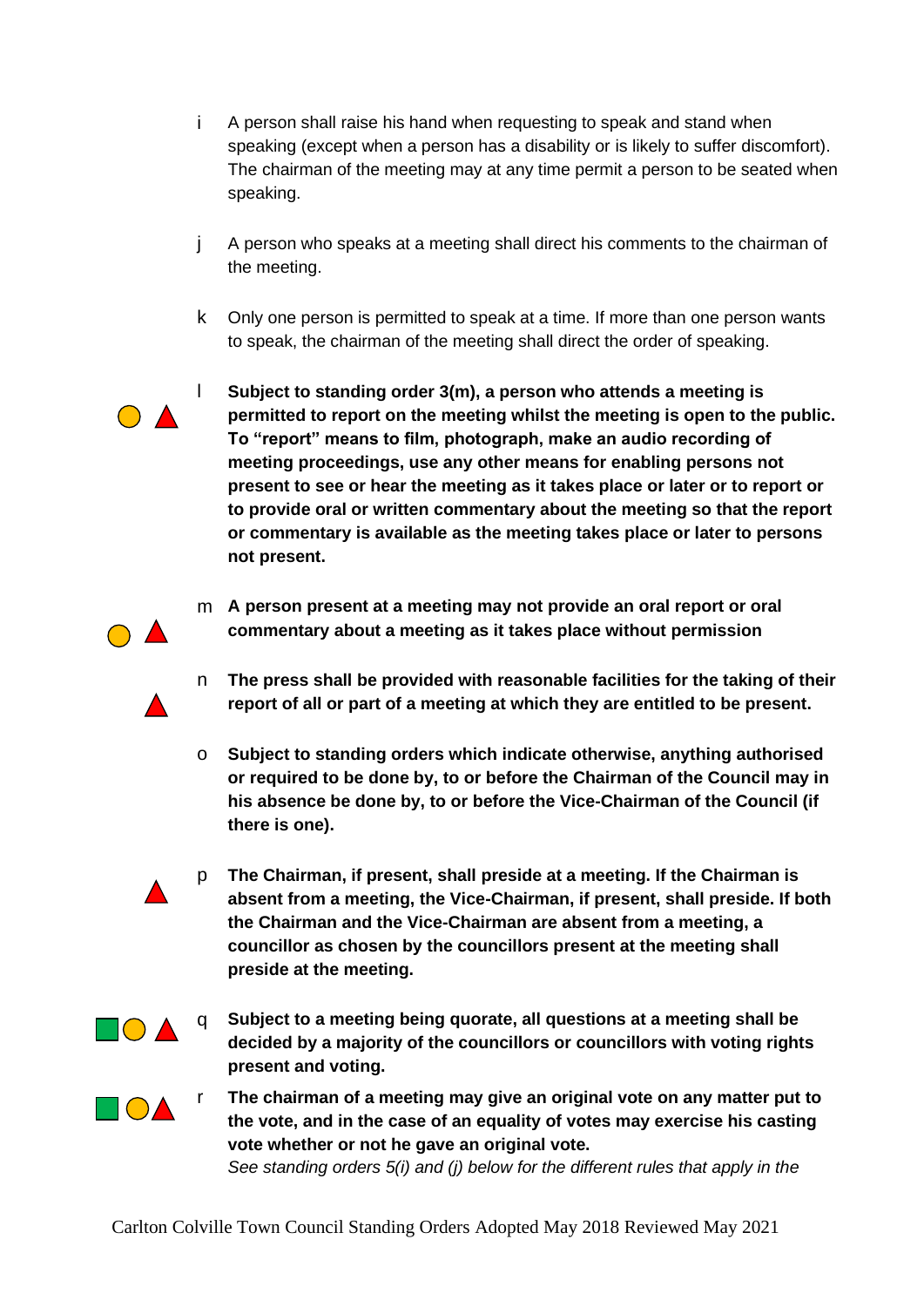*election of the Chairman of the Council at the annual meeting of the council.*

- s **Unless standing orders provide otherwise, voting on a question shall be by a show of hands. At the request of a councillor, the voting on any question shall be recorded so as to show whether each councillor present and voting gave his vote for or against that question.** Such a request shall be made before moving on to the next item of business on the agenda.
- t The minutes of a meeting shall include an accurate record of the following:
	- i. the time and place of the meeting;
	- ii. the names of councillors present and absent;
	- iii. interests that have been declared by councillors and non-councillors with voting rights;
	- iv. whether a councillor or non-councillor with voting rights left the meeting when matters that they held interests in were being considered;
	- v. if there was a public participation session; and
	- vi. the resolutions made.



u **A councillor or a non-councillor with voting rights who has a disclosable pecuniary interest or another interest as set out in the council's code of conduct in a matter being considered at a meeting is subject to statutory limitations or restrictions under the code on his right to participate and vote on that matter.**



No business may be transacted at a meeting unless at least one-third of **the whole number of members of the council are present and in no case shall the quorum of a meeting be less than three.**

*See standing order 4d(viii) below for the quorum of a committee or subcommittee meeting.* 



- w **If a meeting is or becomes inquorate no business shall be transacted** and the meeting shall be closed. The business on the agenda for the meeting shall be adjourned to another meeting.
- x A meeting shall not exceed a period of 3 hours with a watershed at 9.30 pm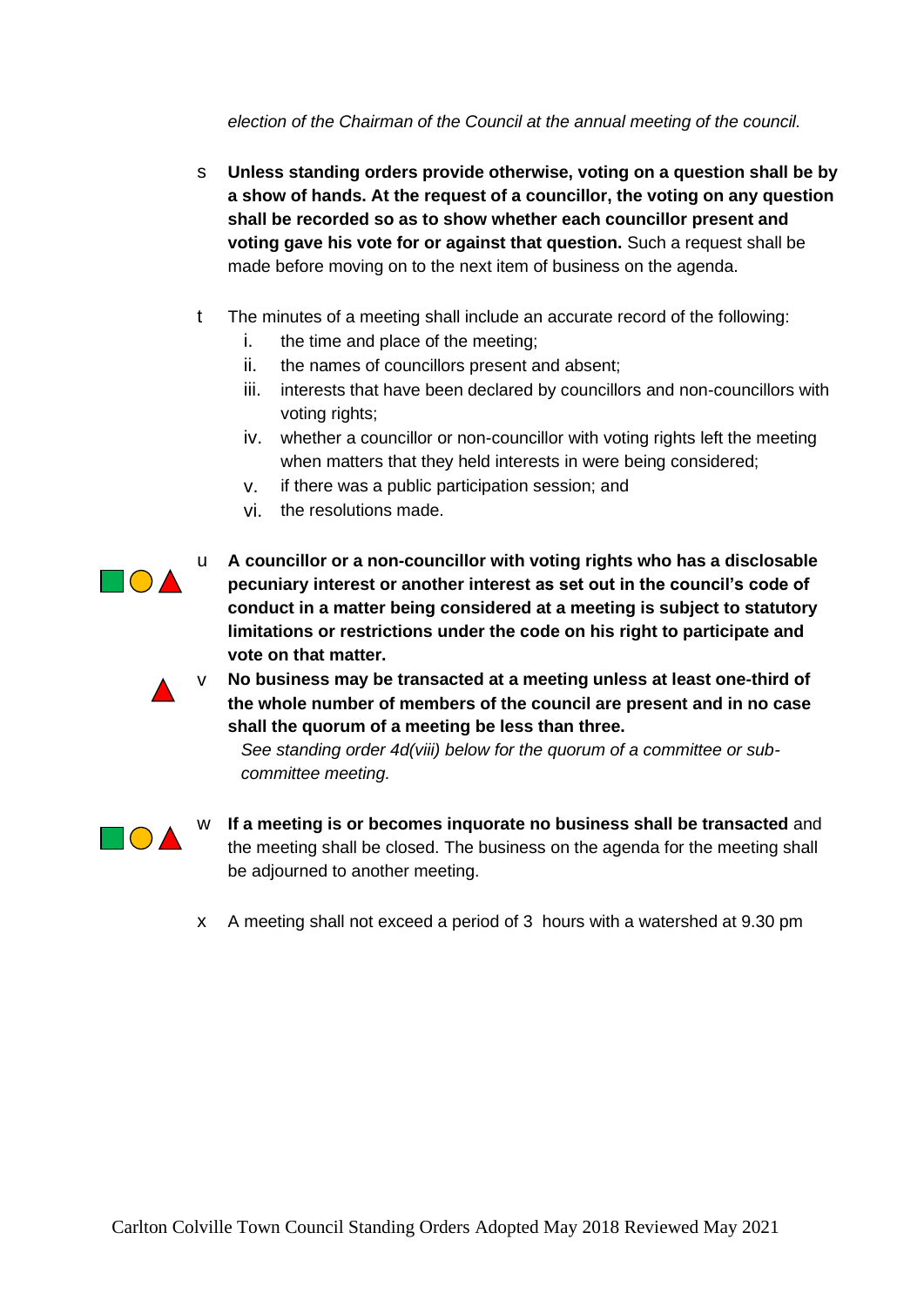# **4. Committees and sub-committees**

- a **Unless the council determines otherwise, a committee may appoint a subcommittee whose terms of reference and members shall be determined by the committee.**
- b **The members of a committee may include non-councillors unless it is a committee which regulates and controls the finances of the council.**
- c **Unless the council determines otherwise, all the members of an advisory committee and a sub-committee of the advisory committee may be noncouncillors.**
- d The council may appoint standing committees or other committees as may be necessary, and:
	- i. shall determine their terms of reference;
	- ii. shall determine the number and time of the ordinary meetings of a standing committee up until the date of the next annual meeting of full council;
	- iii. shall permit a committee, other than in respect of the ordinary meetings of a committee, to determine the number and time of its meetings;
	- iv. shall, subject to standing orders 4(b) and (c) above, appoint and determine the terms of office of members of such a committee;
	- v. may, subject to standing orders 4(b) and (c) above, appoint and determine the terms of office of the substitute members to a committee whose role is to replace the ordinary members at a meeting of a committee if the ordinary members of the committee confirm to the Proper Officer 3 days before the meeting that they are unable to attend;
	- vi. shall, after it has appointed the members of a standing committee, appoint the chairman of the standing committee;
	- vii. shall permit a committee other than a standing committee, to appoint its own chairman at the first meeting of the committee;
	- viii. shall determine the place, notice requirements and quorum for a meeting of a committee and a sub-committee which shall be no less than three;
	- ix. shall determine if the public may participate at a meeting of a committee;
	- x. shall determine if the public and press are permitted to attend the meetings of a sub-committee and also the advance public notice requirements, if any, required for the meetings of a sub-committee;
	- xi. shall determine if the public may participate at a meeting of a sub-committee that they are permitted to attend; and
	- xii. may dissolve a committee.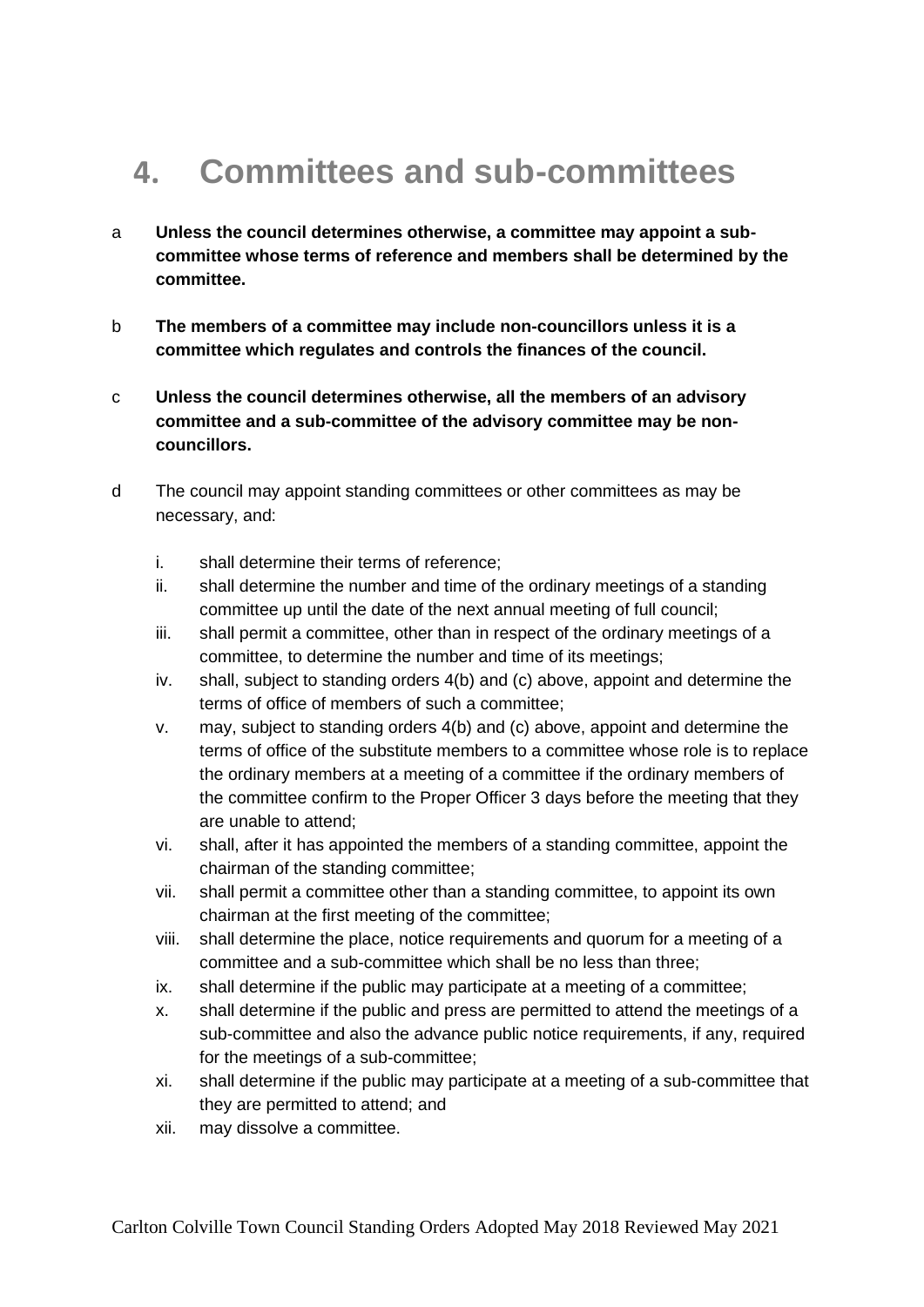# **5. Ordinary council meetings**

- **a In an election year, the annual meeting of the council shall be held on or within 14 days following the day on which the new councillors elected take office.**
- **b In a year which is not an election year, the annual meeting of a council shall be held on such day in May as the council may direct.**
- c **If no other time is fixed, the annual meeting of the council shall take place at 6pm.**
- d **In addition to the annual meeting of the council, at least three other ordinary meetings shall be held in each year on such dates and times as the council directs.**
- **e The first business conducted at the annual meeting of the council shall be the election of the Chairman and Vice-Chairman (if any) of the Council.**
- **f The Chairman of the Council, unless he has resigned or becomes disqualified, shall continue in office and preside at the annual meeting until his successor is elected at the next annual meeting of the council.**
- **g The Vice-Chairman of the Council, if any, unless he resigns or becomes disqualified, shall hold office until immediately after the election of the Chairman of the Council at the next annual meeting of the council.**
- **h In an election year, if the current Chairman of the Council has not been re-elected as a member of the council, he shall preside at the meeting until a successor Chairman of the Council has been elected. The current Chairman of the Council shall not have an original vote in respect of the election of the new Chairman of the Council but must give a casting vote in the case of an equality of votes.**
- **i In an election year, if the current Chairman of the Council has been re-elected as a member of the council, he shall preside at the meeting until a new Chairman of the Council has been elected. He may exercise an original vote in respect of the election of the new Chairman of the Council and must give a casting vote in the case of an equality of votes.**
- j Following the election of the Chairman of the Council and Vice-Chairman (if any) of the Council at the annual meeting of the council, the business of the annual meeting shall include:
	- i. **In an election year, delivery by the Chairman of the Council and councillors**

Carlton Colville Town Council Standing Orders Adopted May 2018 Reviewed May 2021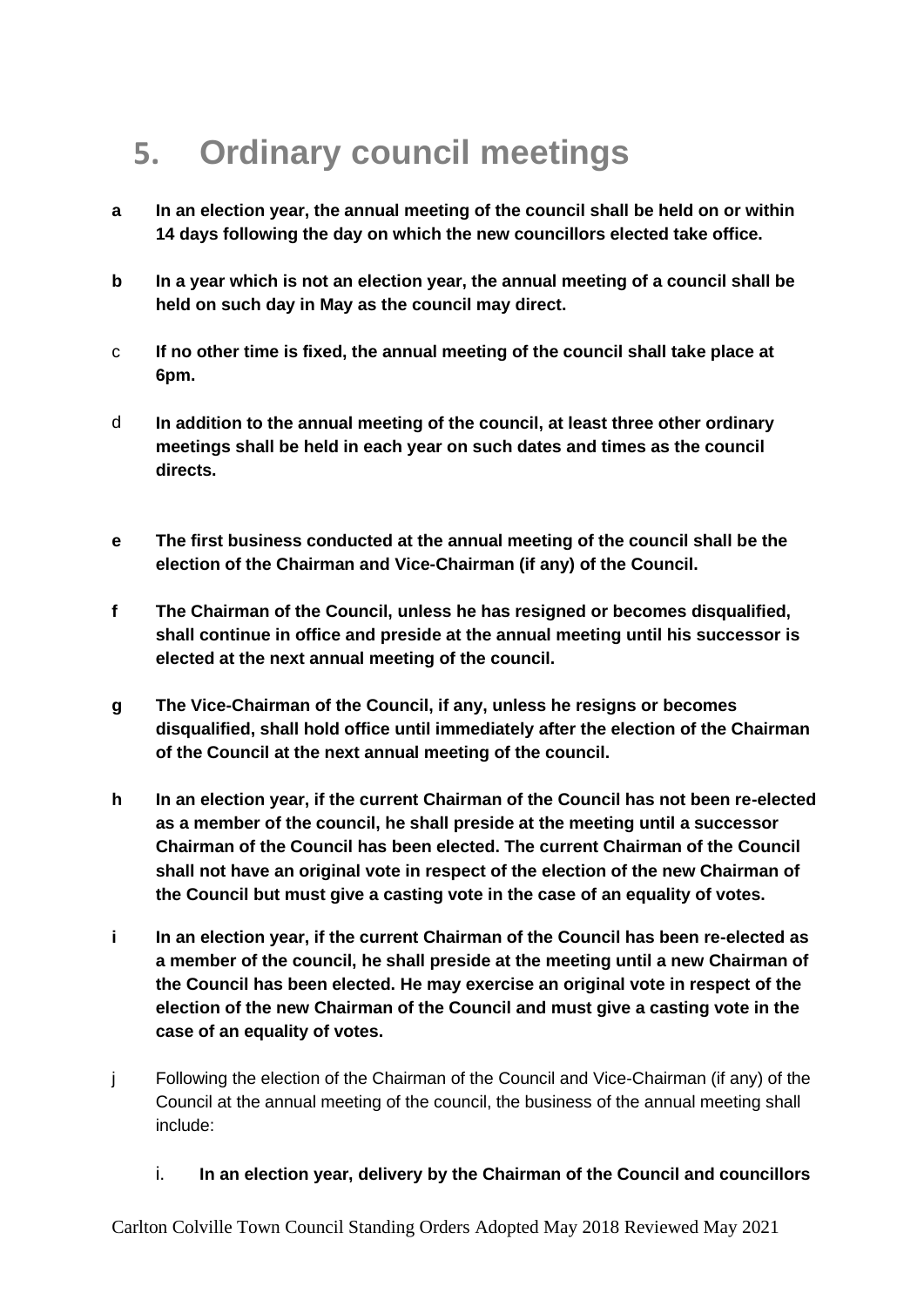**of their acceptance of office forms unless the council resolves for this to be done at a later date**. **In a year which is not an election year, delivery by the Chairman of the Council of his acceptance of office form unless the council resolves for this to be done at a later date;**

- ii. Confirmation of the accuracy of the minutes of the last meeting of the council;
- iii. Receipt of the minutes of the last meeting of a committee;
- iv. Consideration of the recommendations made by a committee;
- v. Review of delegation arrangements to committees, sub-committees, staff and other local authorities;
- vi. Review of the terms of reference for committees;
- vii. Appointment of members to existing committees;
- viii. Appointment of any new committees in accordance with standing order 4 above;
- ix. Review and adoption of appropriate standing orders and financial regulations;
- x. Review of arrangements, including any charters and agency agreements, with other local authorities and review of contributions made to expenditure incurred by other local authorities;
- xi. Review of representation on or work with external bodies and arrangements for reporting back;
- xii. (*England*) In an election year, to make arrangements with a view to the council becoming eligible to exercise the general power of competence in the future;
- xiii. Review of inventory of land and assets including buildings and office equipment;
- xiv. Confirmation of arrangements for insurance cover in respect of all insured risks;
- xv. Review of the council's and/or staff subscriptions to other bodies;
- xvi. Review of the council's complaints procedure;
- xvii. Review of the Council's policies, procedures and practices in respect of its obligations under freedom of information and data protection legislation (*see also standing orders 11, 20 and 21*)
- xviii. Review of the council's policy for dealing with the press/media; and
- xix. Review of the Council's employment policies and procedures
- xx. Review of the Council's expenditure incurred under s.137 of the Local Government Act 1972 or the general power of competence.
- xxi. Determining the time and place of ordinary meetings of the Council up to and including the next annual meeting of the Council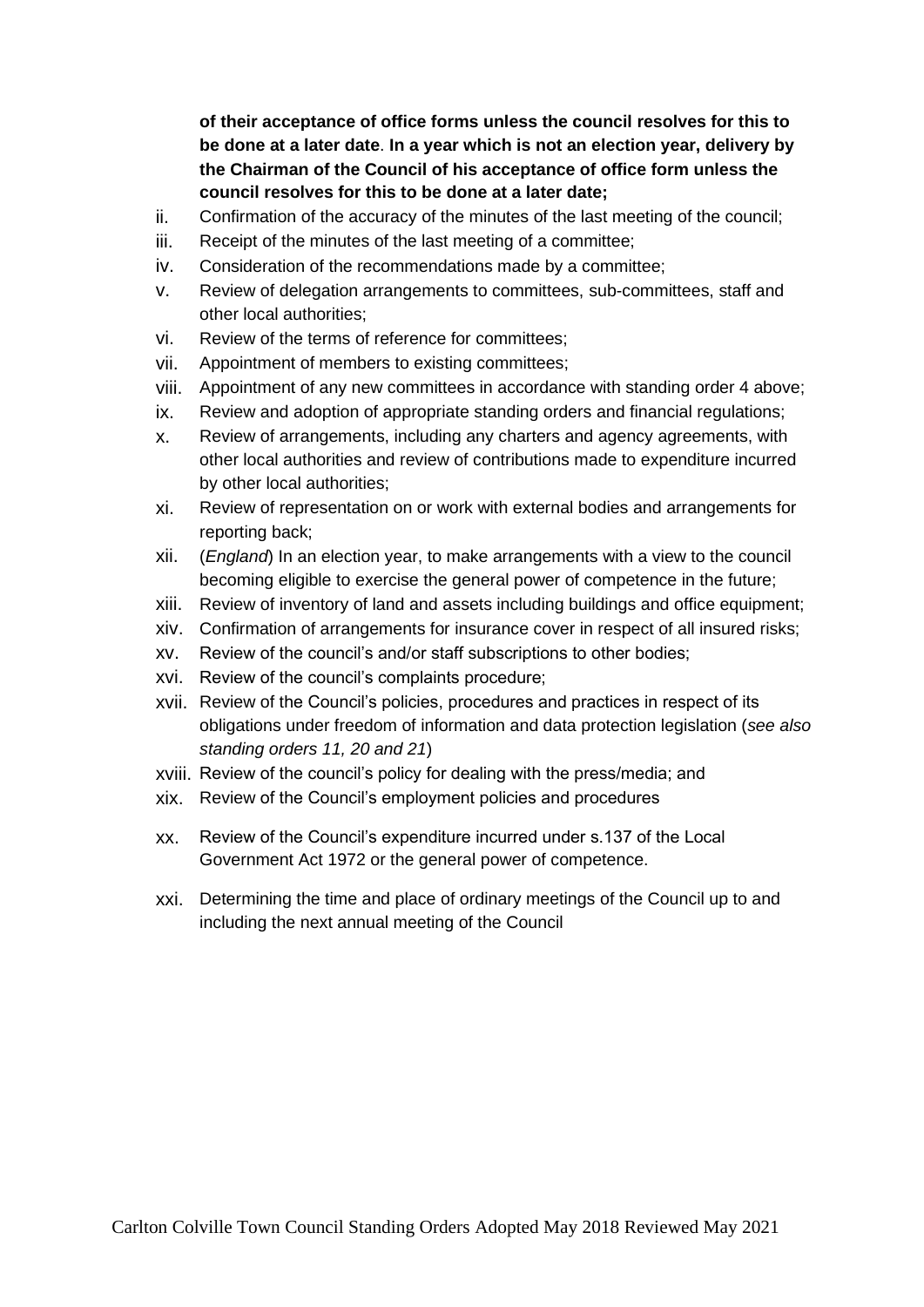### **6. Extraordinary meetings of the council and committees and subcommittees**

- **a The Chairman of the Council may convene an extraordinary meeting of the council at any time.**
- b **If the Chairman of the Council does not or refuses to call an extraordinary meeting of the council within seven days of having been requested in writing to do so by two councillors, any two councillors may convene an extraordinary meeting of the council. The public notice giving the time, place and agenda for such a meeting must be signed by the two councillors.**
- c The chairman of a committee or a sub-committee may convene an extraordinary meeting of the committee or the sub-committee at any time.
- d If the chairman of a committee or a sub-committee does not or refuses to call an extraordinary meeting within 7 days of having been requested by to do so by 2 members of the committee or the sub-committee, any 2 members of the committee and the sub-committee may convene an extraordinary meeting of a committee and a sub-committee.

### **7. Previous resolutions**

- a A resolution shall not be reversed within six months except either by a special motion, which requires written notice by at least a quorate of councillors to be given to the Proper Officer in accordance with standing order 9 below, or by a motion moved in pursuance of the recommendation of a committee or a sub-committee.
- b When a motion moved pursuant to standing order 7(a) above has been disposed of, no similar motion may be moved within a further six months.

# **8. Voting on appointments**

a Where more than two persons have been nominated for a position to be filled by the council and none of those persons has received an absolute majority of votes in their favour, the name of the person having the least number of votes shall be struck off the list and a fresh vote taken. This process shall continue until a majority of votes is given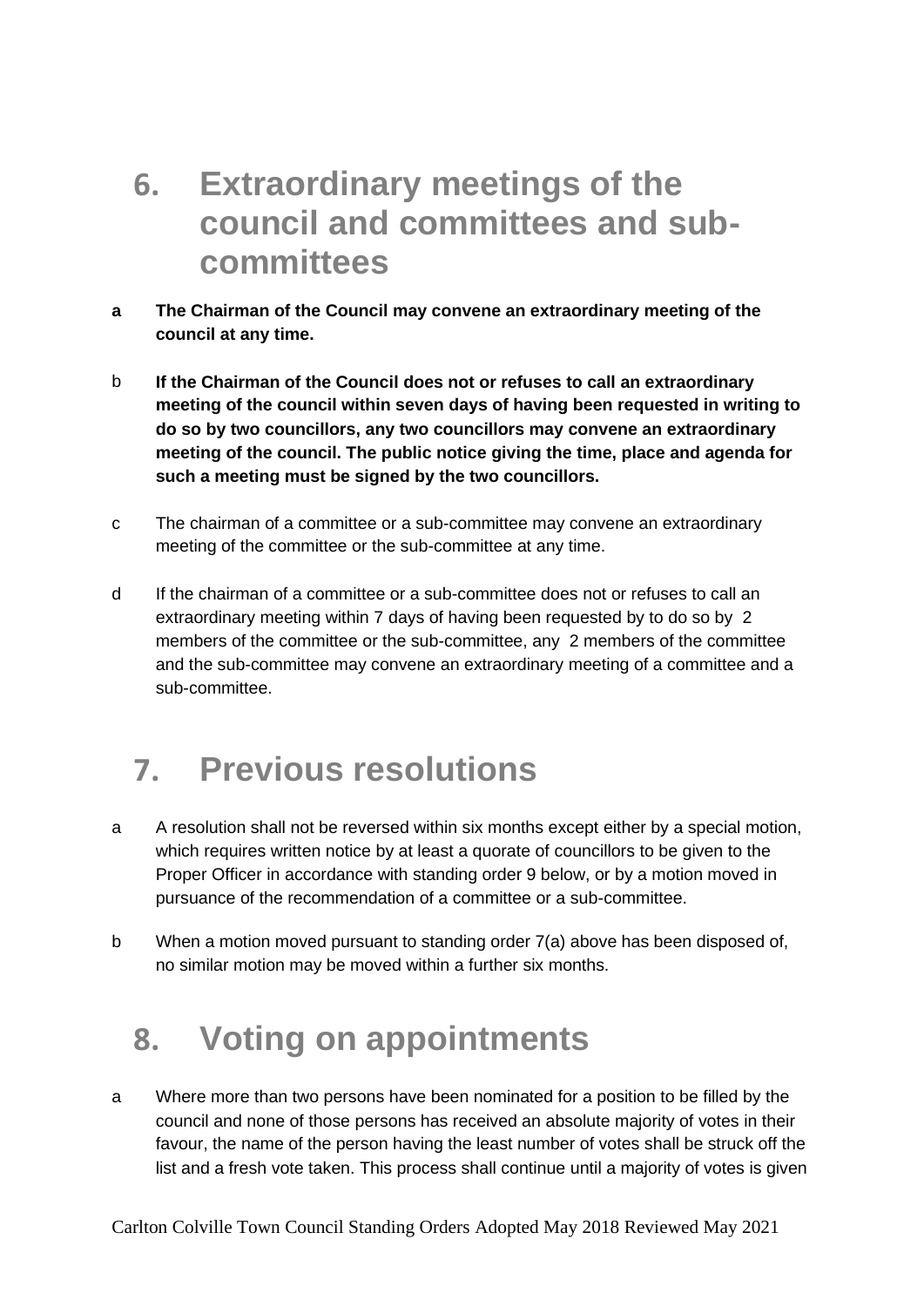in favour of one person. A tie in votes may be settled by the casting vote exercisable by the chairman of the meeting.

### **9. Motions for a meeting that require written notice to be given to the Proper Officer**

- a A motion shall relate to the responsibilities of the meeting which it is tabled for and in any event shall relate to the performance of the council's statutory functions, powers and obligations or an issue which specifically affects the council's area or its residents.
- b No motion may be moved at a meeting unless it is on the agenda and the mover has given written notice of its wording to the Proper Officer at least 8 clear days before the meeting. Clear days do not include the day of the notice or the day of the meeting.
- c The Proper Officer may, before including a motion on the agenda received in accordance with standing order 9(b) above, correct obvious grammatical or typographical errors in the wording of the motion.
- d If the Proper Officer considers the wording of a motion received in accordance with standing order 9(b) above is not clear in meaning, the motion shall be rejected until the mover of the motion resubmits it in writing to the Proper Officer so that it can be understood at least 8 clear days before the meeting.
- e If the wording or subject of a proposed motion is considered improper, the Proper Officer shall consult with the chairman of the forthcoming meeting or, as the case may be, the councillors who have convened the meeting, to consider whether the motion shall be included in the agenda or rejected.
- f Subject to standing order 9(e) above, the decision of the Proper Officer as to whether or not to include the motion on the agenda shall be final.
- g Motions received shall be recorded in a book for that purpose and numbered in the order that they are received.
- h Motions rejected shall be recorded in a book for that purpose with an explanation by the Proper Officer for their rejection.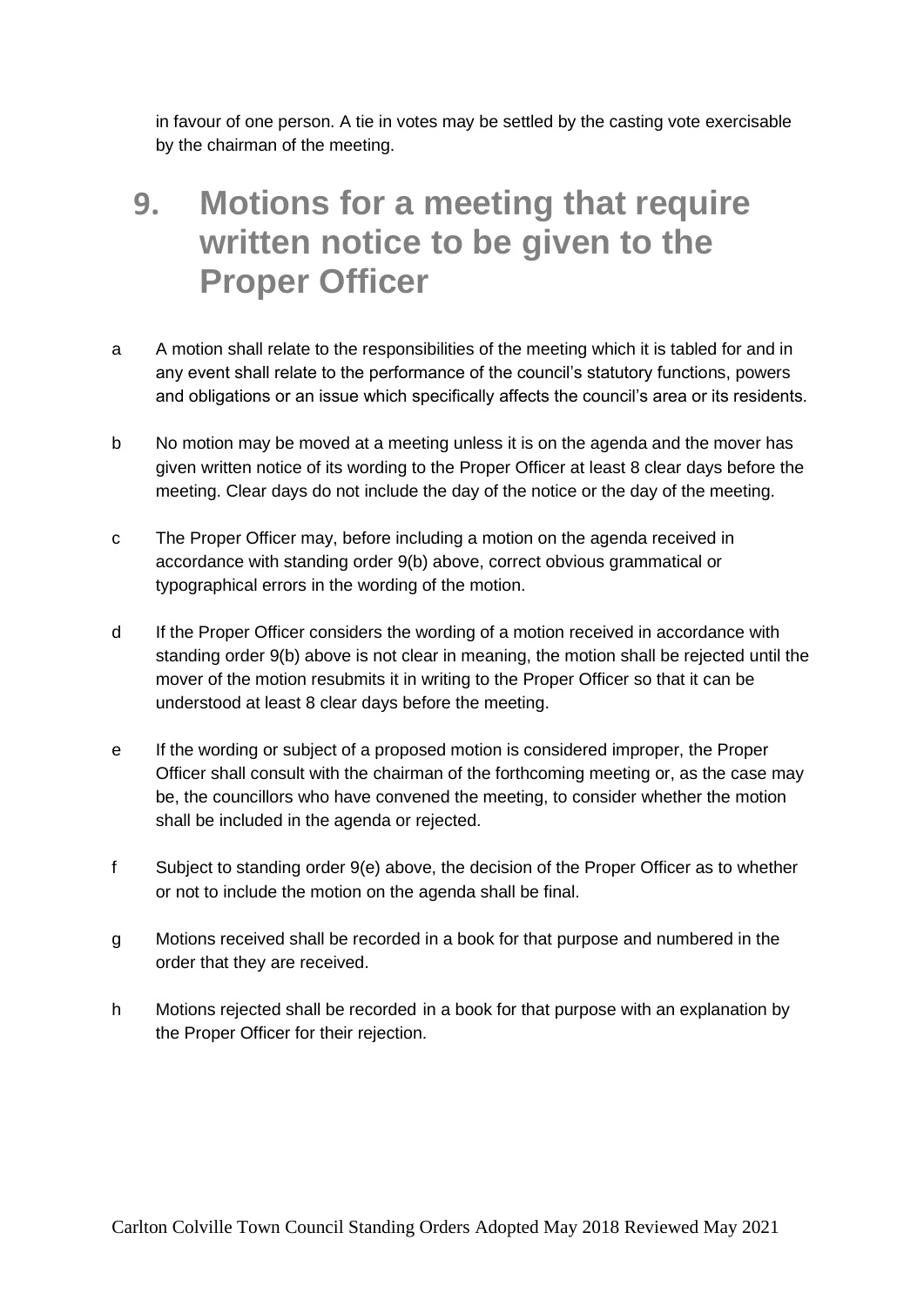### **10. Motions at a meeting that do not require written notice**

- a The following motions may be moved at a meeting without written notice to the Proper Officer;
	- i. to correct an inaccuracy in the draft minutes of a meeting;
	- ii. to move to a vote;
	- iii. to defer consideration of a motion;
	- iv. to refer a motion to a particular committee or sub-committee;
	- v. to appoint a person to preside at a meeting;
	- vi. to change the order of business on the agenda;
	- vii. to proceed to the next business on the agenda;
	- viii. to require a written report;
	- ix. to appoint a committee or sub-committee and their members;
	- x. to extend the time limits for speaking;
	- xi. to exclude the press and public from a meeting in respect of confidential or sensitive information which is prejudicial to the public interest;
	- xii. to not hear further from a councillor or a member of the public;
	- xiii. to exclude a councillor or member of the public for disorderly conduct;
	- xiv. to temporarily suspend the meeting;
	- xv. to suspend a particular standing order (unless it reflects mandatory statutory requirements);
	- xvi. to adjourn the meeting; or
	- xvii. to close a meeting.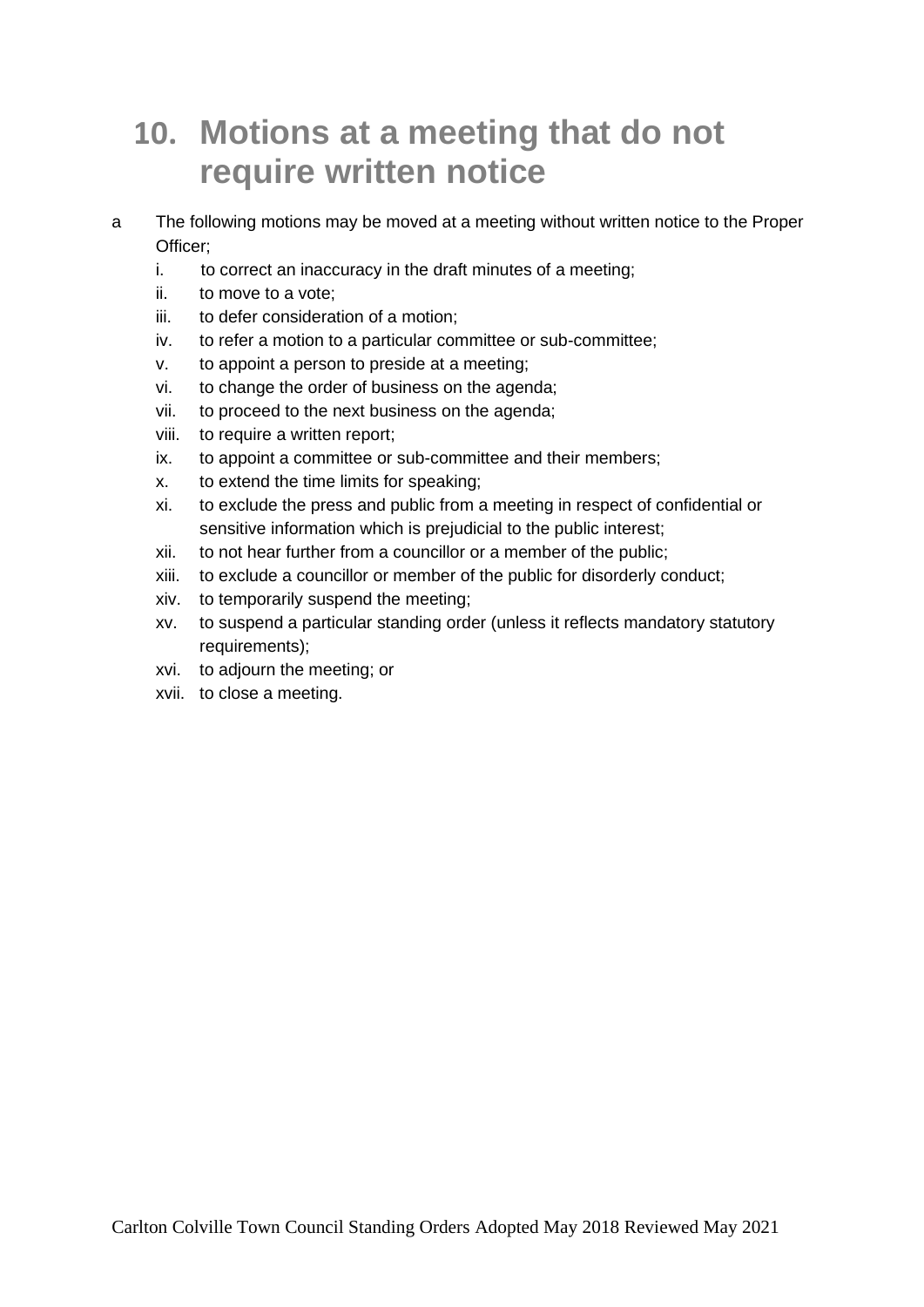# **11. Handling confidential or sensitive information**

- a **The Council shall have in place and keep under review, technical and organisational measures to keep secure information (including personal data) which it holds in paper and electronic form. Such arrangements shall include deciding who has access to personal data and encryption of personal data**.
- b **The Council shall have in place, and keep under review, policies for the retention and safe destruction of all information (including personal data) which it holds in paper and electronic form. The Council's retention policy shall confirm the period for which information (including personal data) shall be retained or if this is not possible the criteria used to determine that period (e.g. the Limitation Act 1980).**
- **c The agenda, papers that support the agenda and the minutes of a meeting shall not disclose or otherwise undermine confidential information or personal data without legal justification.**
- d **Councillors, staff, the Council's contractors and agents shall not disclose confidential information or personal data without legal justification**.

### **12. Draft minutes**

- a If the draft minutes of a preceding meeting have been served on councillors with the agenda to attend the meeting at which they are due to be approved for accuracy, they shall be taken as read.
- b There shall be no discussion about the draft minutes of a preceding meeting except in relation to their accuracy. A motion to correct an inaccuracy in the draft minutes shall be moved in accordance with standing order 10(a)(i) above.
- c The accuracy of draft minutes, including any amendment(s) made to them, shall be confirmed by resolution and shall be signed by the chairman of the meeting and stand as an accurate record of the meeting to which the minutes relate.
- d If the chairman of the meeting does not consider the minutes to be an accurate record of the meeting to which they relate, he shall sign the minutes and include a paragraph in the following terms or to the same effect:

"The chairman of this meeting does not believe that the minutes of the meeting of the ( ) held on [date] in respect of ( ) were a correct record but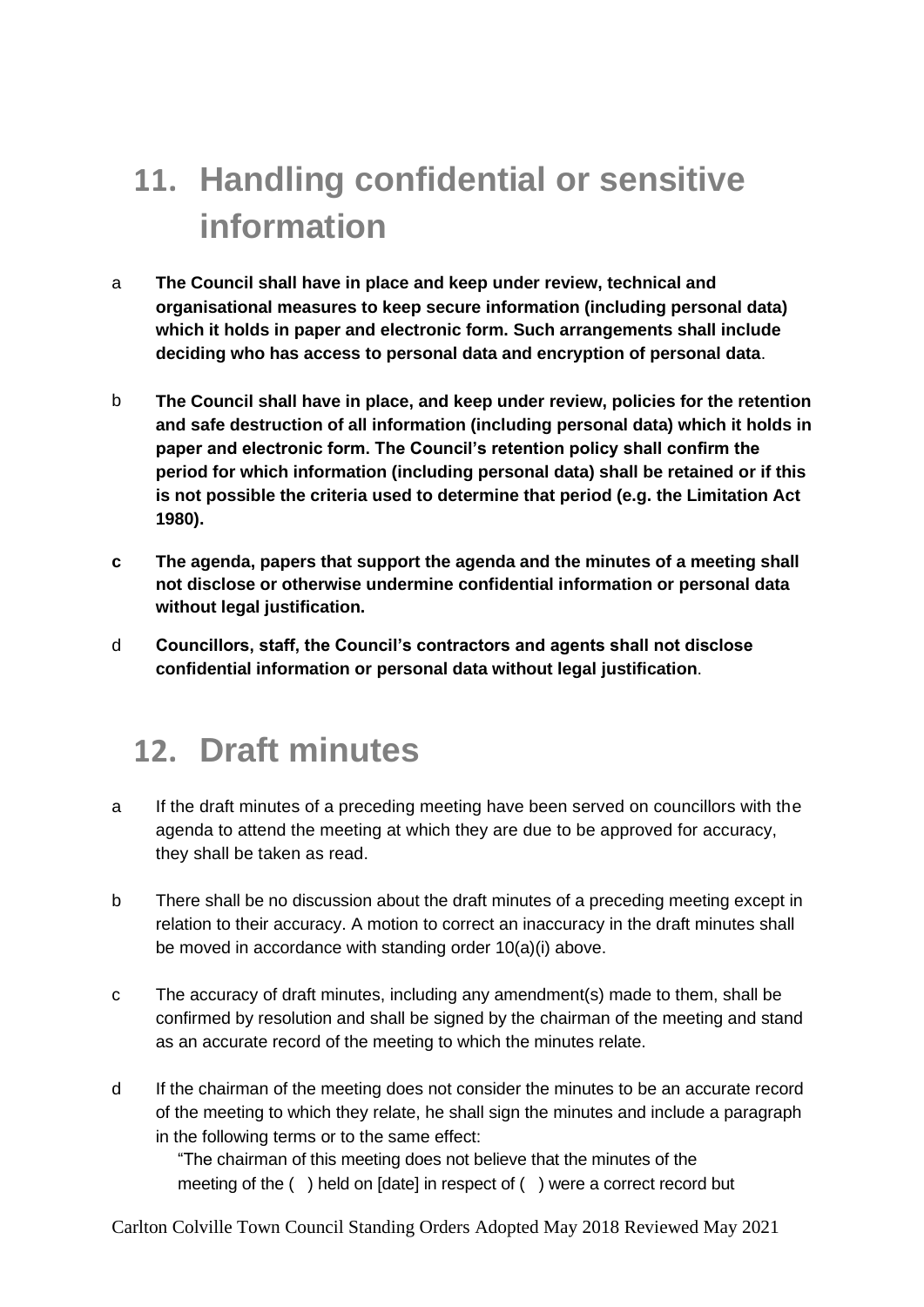his view was not upheld by the meeting and the minutes are confirmed as an accurate record of the proceedings."

- e **If the Council's gross annual income or expenditure (whichever is higher) does not exceed £25,000, it shall publish draft minutes on a website which is publicly accessible and free of charge not later than one month after the meeting has taken place.**
- f Subject to the publication of draft minutes in accordance with standing order 12(e) and standing order 20(a) and following a resolution which confirms the accuracy of the minutes of a meeting, the draft minutes or recordings of the meeting for which approved minutes exist shall be destroyed.

### **13. Code of conduct and dispensations**

*See also standing order 3(t) above.* 

#### **England**

- a All councillors and non-councillors with voting rights shall observe the code of conduct adopted by the council.
- b Unless he has been granted a dispensation, a councillor or non-councillor with voting rights shall withdraw from a meeting when it is considering a matter in which he has a disclosable pecuniary interest. He may return to the meeting after it has considered the matter in which he had the interest.
- c Unless he has been granted a dispensation, a councillor or non-councillor with voting rights shall withdraw from a meeting when it is considering a matter in which he has another interest if so required by the council's code of conduct. He may return to the meeting after it has considered the matter in which he had the interest.
- d **Dispensation requests shall be in writing and submitted to the Proper Officer** as soon as possible before the meeting, or failing that, at the start of the meeting for which the dispensation is required.
- e A decision as to whether to grant a dispensation shall be made by the Proper Officer and that decision is final.
- f A dispensation request shall confirm:
	- i. the description and the nature of the disclosable pecuniary interest or other interest to which the request for the dispensation relates;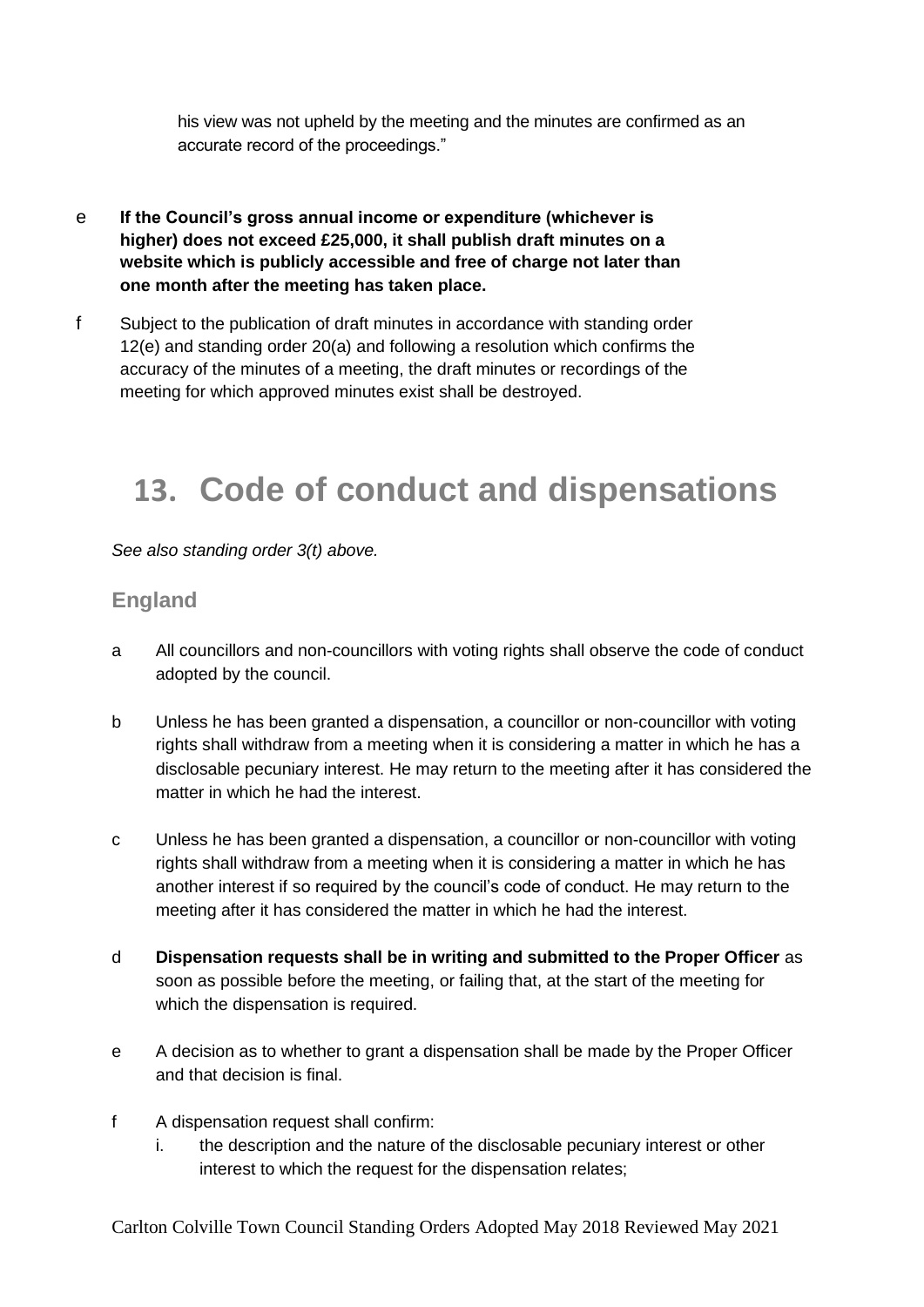- ii. whether the dispensation is required to participate at a meeting in a discussion only or a discussion and a vote;
- iii. the date of the meeting or the period (not exceeding four years) for which the dispensation is sought; and
- iv. an explanation as to why the dispensation is sought.
- g Subject to standing orders 13(d) and (f) above, dispensations requests shall be considered at the beginning of the meeting of the council, or committee or a subcommittee for which the dispensation is required.
- **h A dispensation may be granted in accordance with standing order 13(e) above if having regard to all relevant circumstances the following applies:** 
	- **i. without the dispensation the number of persons prohibited from participating in the particular business would be so great a proportion of the meeting transacting the business as to impede the transaction of the business or**
	- **ii. granting the dispensation is in the interests of persons living in the council's area or**
	- **iii. it is otherwise appropriate to grant a dispensation.**

### **14. Code of conduct complaints**

- a Upon notification by the District or Suffolk County Council that it is dealing with a complaint that a councillor or non-councillor with voting rights has breached the council's code of conduct, the Proper Officer shall, subject to standing order 11 above, report this to the council.
- b Where the notification in standing order 14(a) above relates to a complaint made by the Proper Officer, the Proper Officer shall notify the Chairman of Council of this fact, and the Chairman shall nominate another staff member to assume the duties of the Proper Officer in relation to the complaint until it has been determined (England) and the council has agreed what action, if any, to take in accordance with standing order 14(d) below.
- c The council may:
	- i. provide information or evidence where such disclosure is necessary to progress an investigation of the complaint or is required by law:
	- ii. seek information relevant to the complaint from the person or body with statutory responsibility for investigation of the matter;
- **d Upon notification by the District or Unitary Council that a councillor or noncouncillor with voting rights has breached the council's code of conduct, the**

Carlton Colville Town Council Standing Orders Adopted May 2018 Reviewed May 2021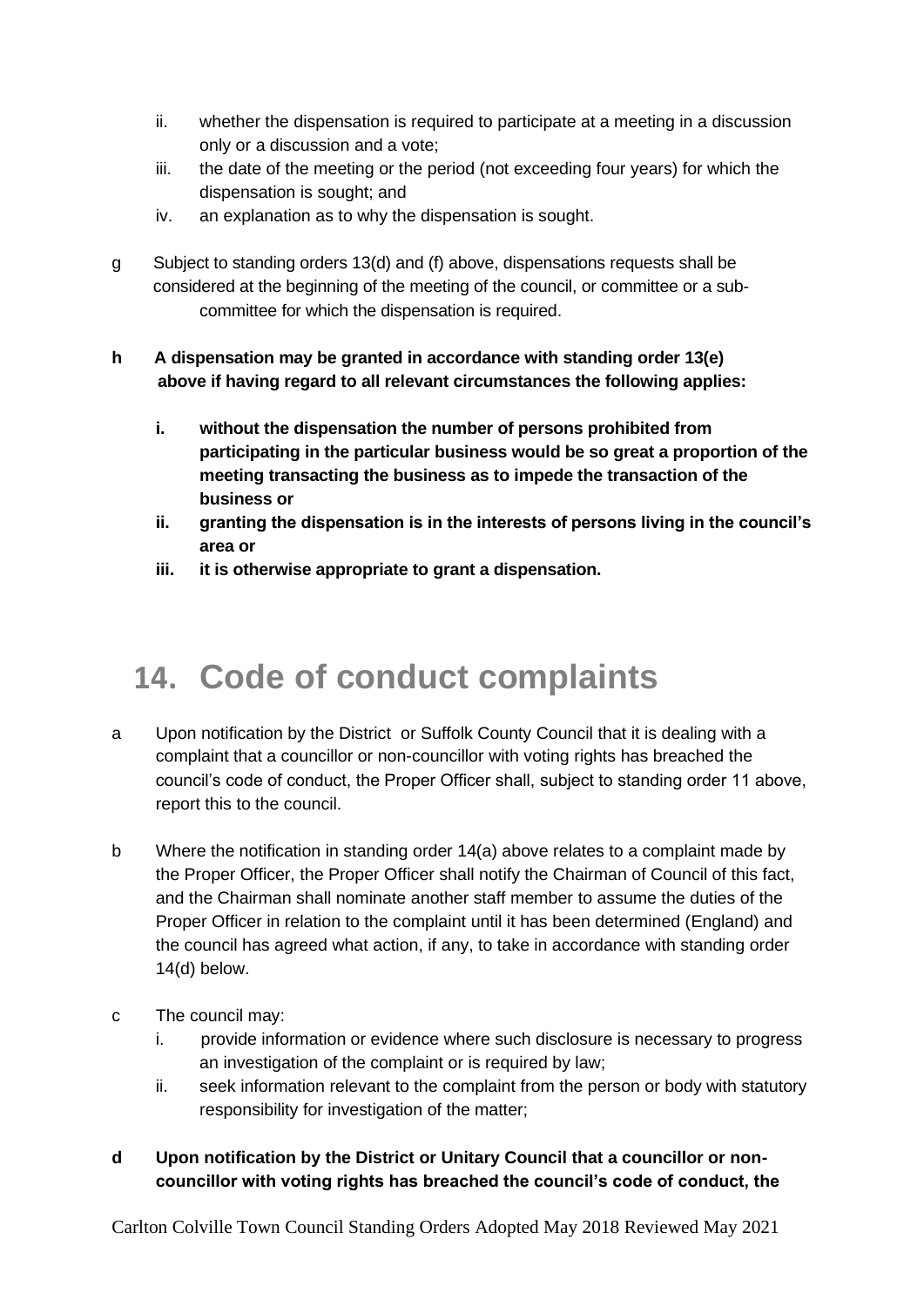**council shall consider what, if any, action to take against him. Such action excludes disqualification or suspension from office.**

### **15. Proper Officer**

- a The Proper Officer shall be either (i) the clerk or (ii) other staff member(s) nominated by the council to undertake the work of the Proper Officer when the Proper Officer is absent.
- b The Proper Officer shall:
	- i. **at least three clear days before a meeting of the council, a committee** or a sub-committee**,**
		- **serve on councillors by delivery or post at their residences or by email authenticated in such manner as the Proper Officer thinks fit, a signed summons confirming the time, place and the agenda (provided the councillor has consented to service by email), and**

**Provide, in a conspicuous place, public notice of the time, place and agenda (provided that the public notice with agenda of an extraordinary meeting of the Council convened by councillors is signed by them).** *See standing order 3(b) above for the meaning of clear days for a meeting of a full council and standing order 3(c) above for a meeting of a committee.*

- ii. subject to standing order 9 above, include on the agenda all motions in the order received unless a councillor has given written notice at least 8 days before the meeting confirming his withdrawal of it;
- iii. **convene a meeting of full council for the election of a new Chairman of the Council, occasioned by a casual vacancy in his office;**
- iv. facilitate inspection of the minute book by local government electors;
- v. **receive and retain copies of byelaws made by other local authorities;**
- vi. hold acceptance of office forms from councillors;
- vii. hold a copy of every councillor's register of interests;
- viii. assist with responding to requests made under freedom of information legislation and rights exercisable under data protection legislation, in accordance with the Council's relevant policies and procedures;
- ix. liaise, as appropriate, with the Council's Data Protection Officer (if there is one);
- x. receive and send general correspondence and notices on behalf of the Council except where there is a resolution to the contrary;
- xi. assist in the organisation of, storage of, access to, security of and destruction of information held by the Council in paper and electronic form subject to the

Carlton Colville Town Council Standing Orders Adopted May 2018 Reviewed May 2021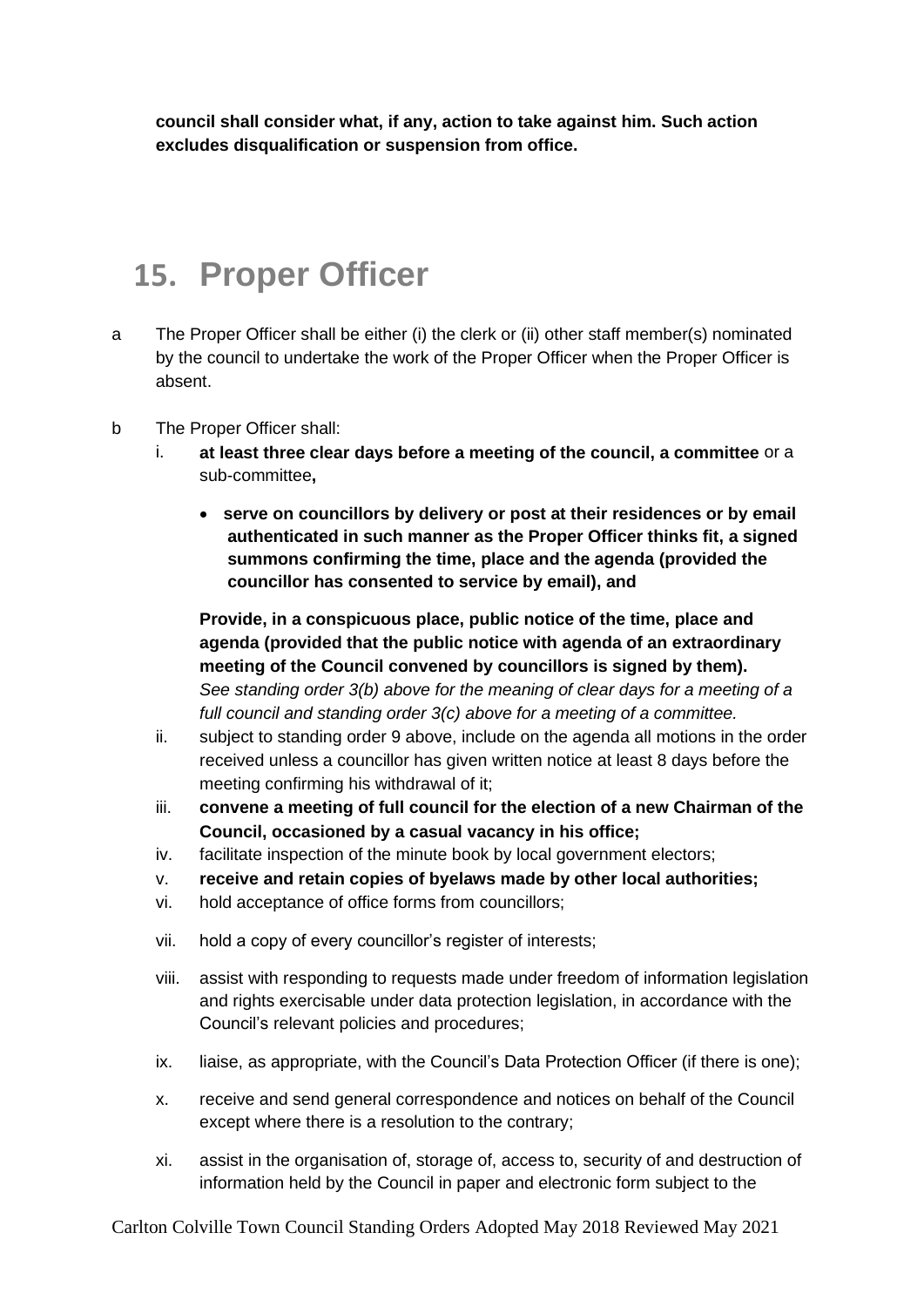requirements of data protection and freedom of information legislation and other legitimate requirements (e.g. the Limitation Act 1980);

- xii. arrange for legal deeds to be executed; (*see also standing order 23);*
- xiii. arrange or manage the prompt authorisation, approval, and instruction regarding any payments to be made by the Council in accordance with its financial regulations;
- xiv. record every planning application notified to the Council and the Council's response to the local planning authority in a book for such purpose;
- xv. refer a planning application received by the Council to the Chairman of the Planning Committee within two working days of receipt to facilitate an extraordinary meeting if the nature of a planning application requires consideration before the next ordinary meeting of the planning committee;
- xvi. manage access to information about the Council via the publication scheme; and
- xvii. retain custody of the seal of the Council (if there is one) which shall not be used without a resolution to that effect. (s*ee also standing order 23).*

### **16. Responsible Financial Officer**

**a** The council shall appoint appropriate staff member(s) to undertake the work of the Responsible Financial Officer when the Responsible Financial Officer is absent.

### **17. Accounts and accounting statements**

- a "Proper practices" in standing orders refer to the most recent version of Governance and Accountability for Local Councils – a Practitioners' Guide
- b All payments by the council shall be authorised, approved and paid in accordance with the law, proper practices and the council's financial regulations.
- c The Responsible Financial Officer shall supply to each councillor as soon as practicable after 30 June, 30 September and 31 December in each year a statement to summarise:
	- i. the council's receipts and payments for each quarter;
	- ii. the council's aggregate receipts and payments for the year to date;
	- iii. the balances held at the end of the quarter being reported

and which includes a comparison with the budget for the financial year and highlights any actual or potential overspends.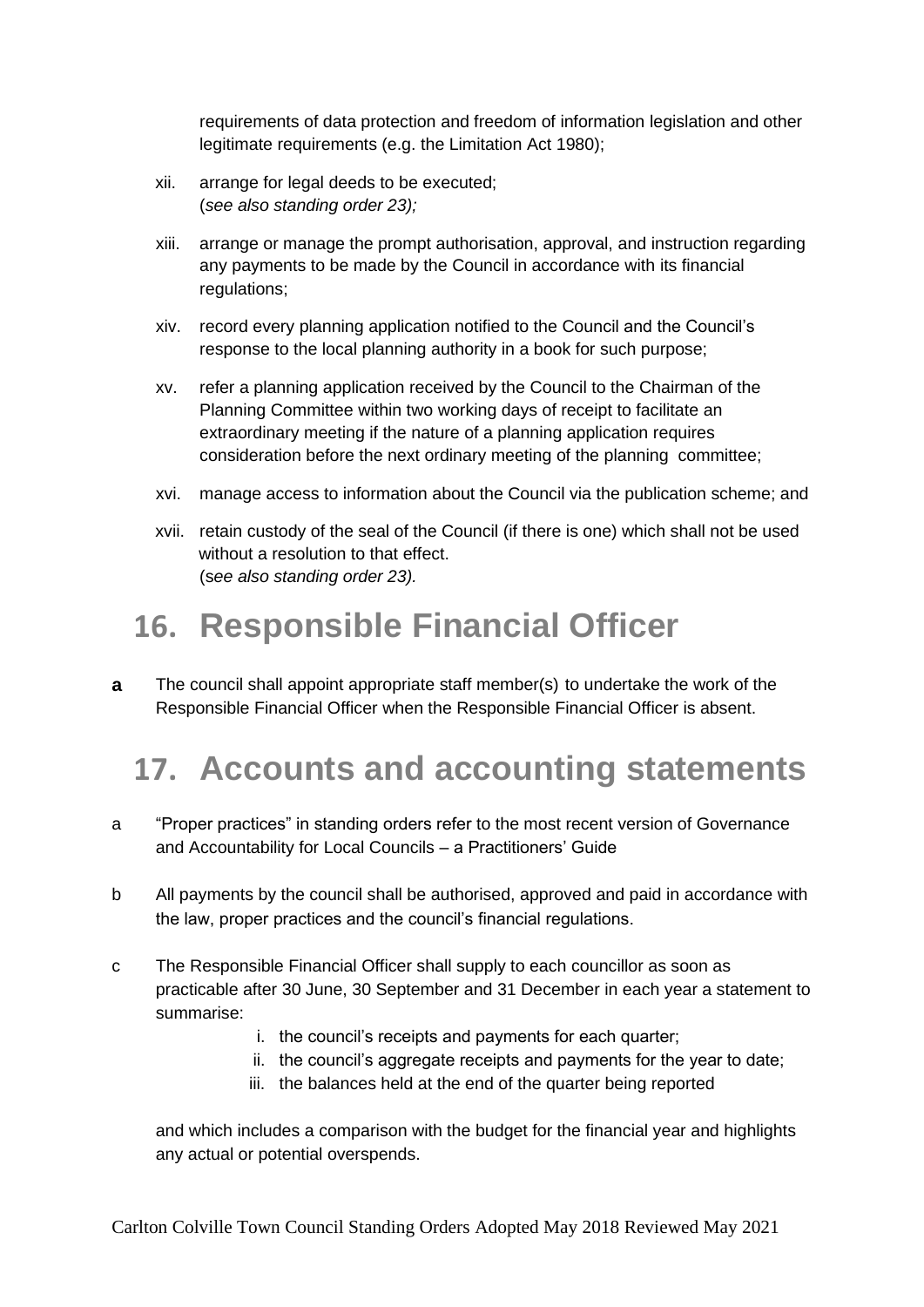- d As soon as possible after the financial year end at 31 March, the Responsible Financial Officer shall provide:
	- i. each councillor with a statement summarising the council's receipts and payments for the last quarter and the year to date for information; and
	- ii. to the full council the accounting statements for the year in the form of Section 2 of the Annual Governance and Accountability return, as required by proper practices, for consideration and approval.
- e The year end accounting statements shall be prepared in accordance with proper practices and applying the form of accounts determined by the council (receipts and payments, or income and expenditure) for a year to 31 March. A completed draft annual return shall be presented to each councillor before the end of the following month of May. The annual return of the council, which is subject to external audit, including the annual governance statement, shall be presented to council for consideration and formal approval before 30 June.

# **18. Financial controls and procurement**

- a The council shall consider and approve financial regulations drawn up by the Responsible Financial Officer, which shall include detailed arrangements in respect of the following:
	- i. the keeping of accounting records and systems of internal controls;
	- ii. the assessment and management of financial risks faced by the council;
	- iii. the work of the independent internal auditor in accordance with proper practices and the receipt of regular reports from the internal auditor, which shall be required at least annually;
	- iv. the inspection and copying by councillors and local electors of the council's accounts and/or orders of payments; and
	- **v.** whether contracts with an estimated value below **£25,000** due to special circumstances are exempt from a tendering process or procurement exercise**.**
- b Financial regulations shall be reviewed regularly and at least annually for fitness of purpose.
- c **A public contract regulated by the Public Contracts Regulations 2015 with an estimated value in excess of £25,000 but less than the relevant thresholds in standing order 18(f) is subject to Regulations 109-114 of the Public Contracts Regulations 2015 which include a requirement on the Council to advertise the contract opportunity on the Contracts Finder website regardless of what other means it uses to advertise the opportunity unless it proposes to use an existing list of approved suppliers (framework agreement)**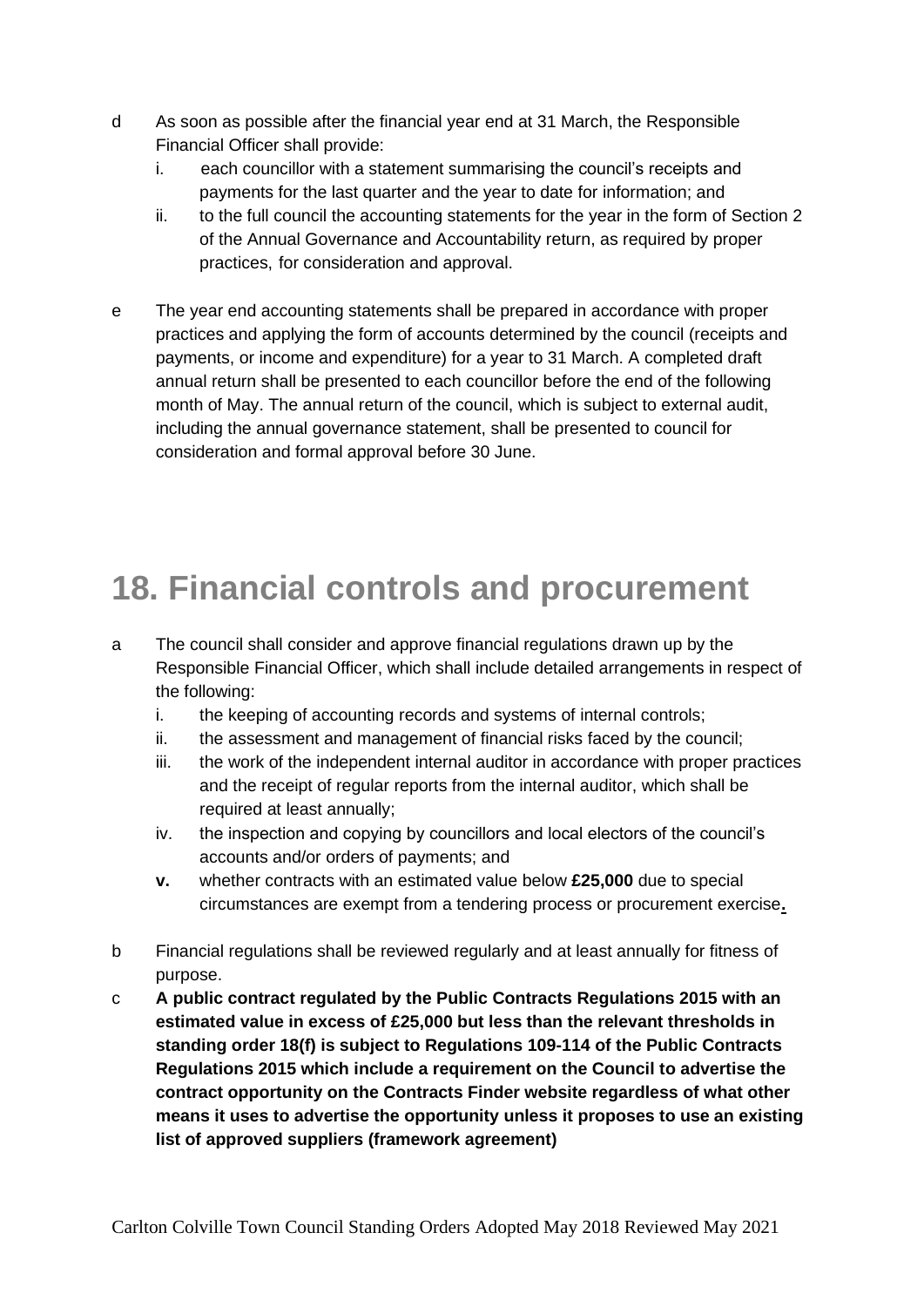- d Subject to additional requirements in the financial regulations of the council, the tender process for contracts for the supply of goods, materials, services or the execution of works shall include, as a minimum, the following steps:
	- i. a specification for the goods, materials, services or the execution of works shall be drawn up;
	- ii. an invitation to tender shall be drawn up to confirm (i) the council's specification (ii) the time, date and address for the submission of tenders (iii) the date of the council's written response to the tender (iv) the prohibition on prospective contractors contacting councillors or staff to encourage or support their tender outside the prescribed process (v)
	- iii. the invitation to tender shall be advertised in a local newspaper and in any other manner that is appropriate;
	- iv. tenders are to be submitted in writing in a sealed marked envelope addressed to the Proper Officer;
	- v. tenders shall be opened by the Proper Officer in the presence of at least one councillor after the deadline for submission of tenders has passed;
	- vi. tenders are to be reported to and considered by the appropriate meeting of the council or a committee or sub-committee with delegated responsibility;
- e Neither the council, nor a committee or a sub-committee with delegated responsibility or considering tenders, is bound to accept the lowest value tender.
- **F A public contract regulated by the Public Contracts Regulations 2015 with an estimated value in excess of £189,330 for a public service or supply contract or in excess of £4,733,252 for a public works contract (or other thresholds determined by the European Commission every two years and published in the Official Journal of the European Union (OJEU)) shall comply with the relevant procurement procedures and other requirements in the Public Contracts Regulations 2015 which include advertising the contract opportunity on the Contracts Finder website and in OJEU**
- **G A public contract in connection with the supply of gas, heat, electricity, drinking water, transport services, or postal services to the public; or the provision of a port or airport; or the exploration for or extraction of gas, oil or solid fuel with an estimated value in excess of £378,660 for a supply, services or design contract; or in excess of £4,733,252 for a works contract; or £663,540 for a social and other specific services contract (or other thresholds determined by the European Commission every two years and published in OJEU) shall comply with the relevant procurement procedures and other requirements in the Utilities Contracts Regulations 2016.**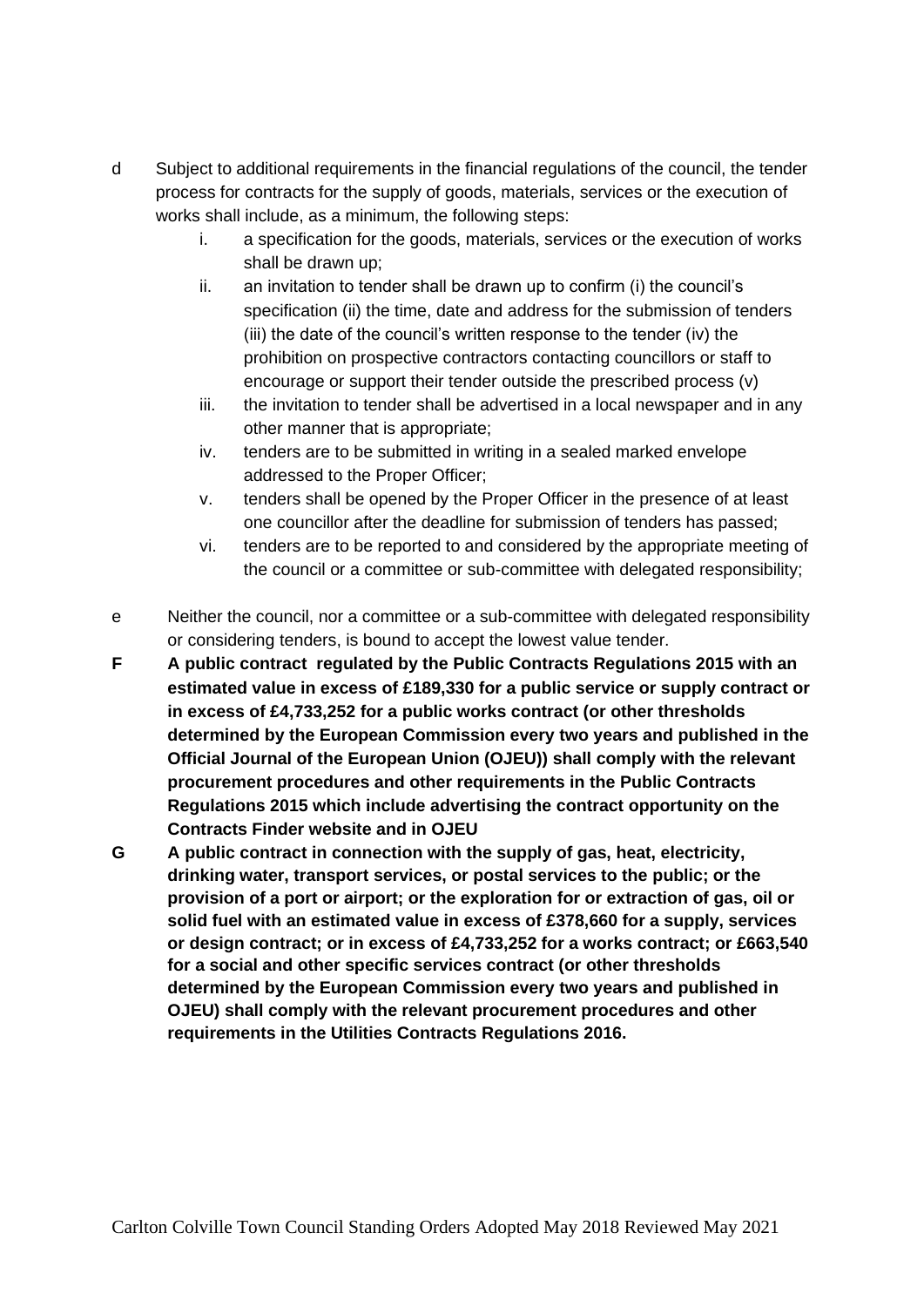# **19. Handling staff matters**

- a A matter personal to a member of staff that is being considered by a meeting of council or the Finance and Personnel working party is subject to standing order 11 above.
- b Subject to the council's policy regarding absences from work, the council's most senior member of staff shall notify the chairman of Finance and Personnel Committee of absence occasioned by illness or other reason and that person shall report such absence to the Finance and Personnel Committee at its next meeting.
- c The chairman of Finance and Personnel committee or in his absence, the vicechairman shall upon a resolution conduct a review of the performance and annual appraisal of the work of The Proper Officer. The reviews and appraisal shall be reported in writing and is subject to approval by resolution by Finance and Personnel Committee at its next meeting.
- d Subject to the council's policy regarding the handling of grievance matters, the council's most senior employee shall contact the chairman of Finance and Personnel committee or in his absence, the vice-chairman of the Finance and Personnel committee in respect of an informal or formal grievance matter, and this matter shall be reported back and progressed by resolution of the Finance and Personnel committee.
- e Subject to the council's policy regarding the handling of grievance matters, if an informal or formal grievance matter raised by The Proper Officer relates to the chairman or vice-chairman of the Finance and Personnel committee, this shall be communicated to another member of Finance and Personnel committee which shall be reported back and progressed by resolution of the Finance and Personnel committee.
- f Any persons responsible for all or part of the management of staff shall treat the written records of all meetings relating to their performance, capabilities, grievance or disciplinary matters as confidential and secure.
- g In accordance with standing order 11(a), persons with line management responsibilities shall have access to staff records referred to in standing order 19(f).

### **20. Responsibilities to provide information**

. *See also standing order 21.*

Carlton Colville Town Council Standing Orders Adopted May 2018 Reviewed May 2021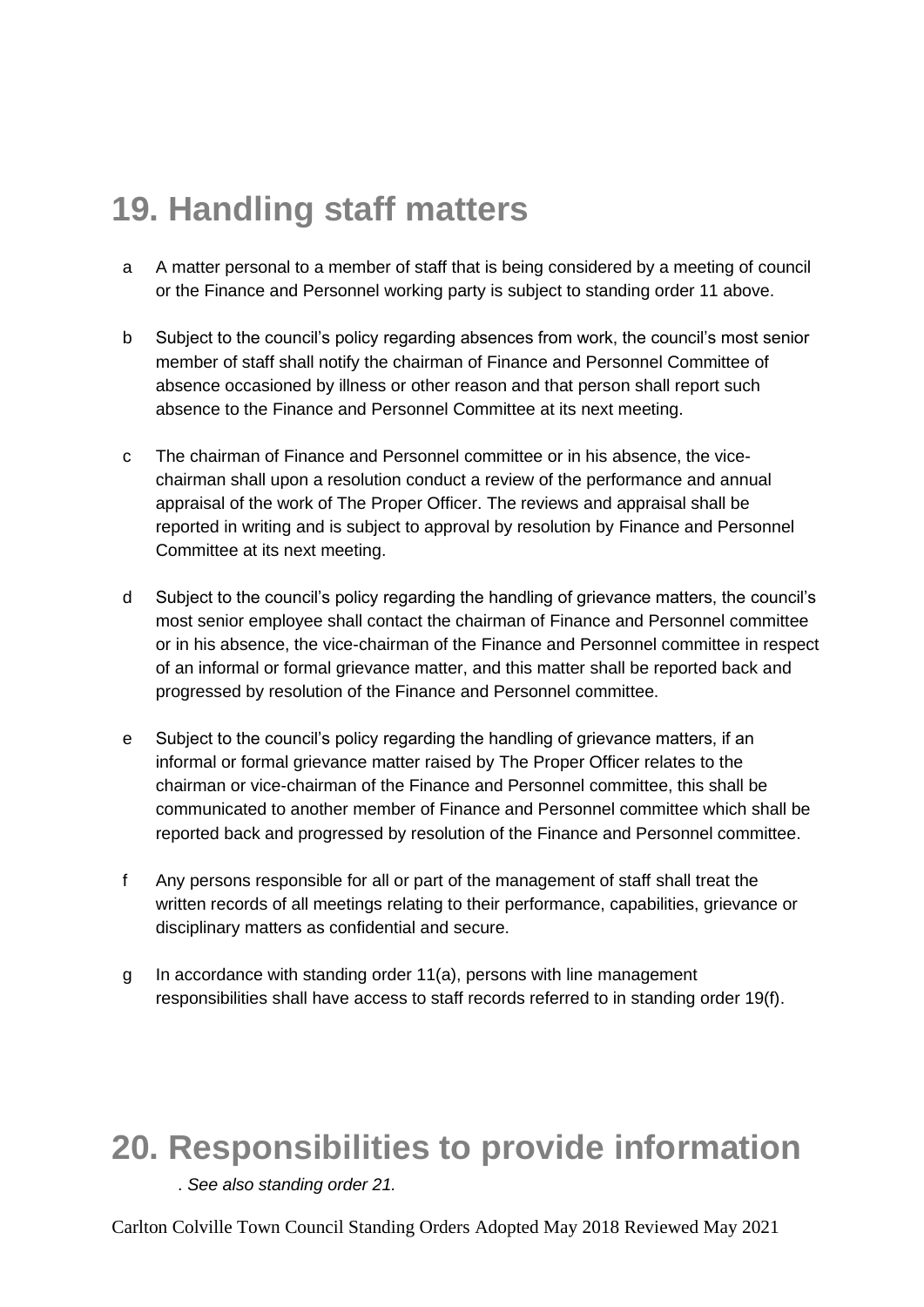- a **In accordance with freedom of information legislation, the Council shall publish information in accordance with its publication scheme and respond to requests for information held by the Council.**
- B [*If gross annual income or expenditure (whichever is higher) does not exceed £25,000*] **The Council shall publish information in accordance with the requirements of the Smaller Authorities (Transparency Requirements) (England) Regulations 2015.**

OR

[*If gross annual income or expenditure (whichever is the higher) exceeds £200,000*] **The Council, shall publish information in accordance with the requirements of the Local Government (Transparency Requirements) (England) Regulations 2015**

# **21. Responsibilities under data protection legislation**

*See also standing order 11.*

- a **The Council may appoint a Data Protection Officer.**
- b **The Council shall have policies and procedures in place to respond to an individual exercising statutory rights concerning his personal data.**
- c **The Council shall have a written policy in place for responding to and managing a personal data breach.**
- d **The Council shall keep a record of all personal data breaches comprising the facts relating to the personal data breach, its effects and the remedial action taken.**
- e **The Council shall ensure that information communicated in its privacy notice(s) is in an easily accessible and available form and kept up to date.**

**The Council shall maintain a written record of its processing activities**

### **22. Relations with the press/media**

a Requests from the press or other media for an oral or written comment or statement from the Council, its councillors or staff shall be handled in accordance with the Council's policy in respect of dealing with the press and/or other media.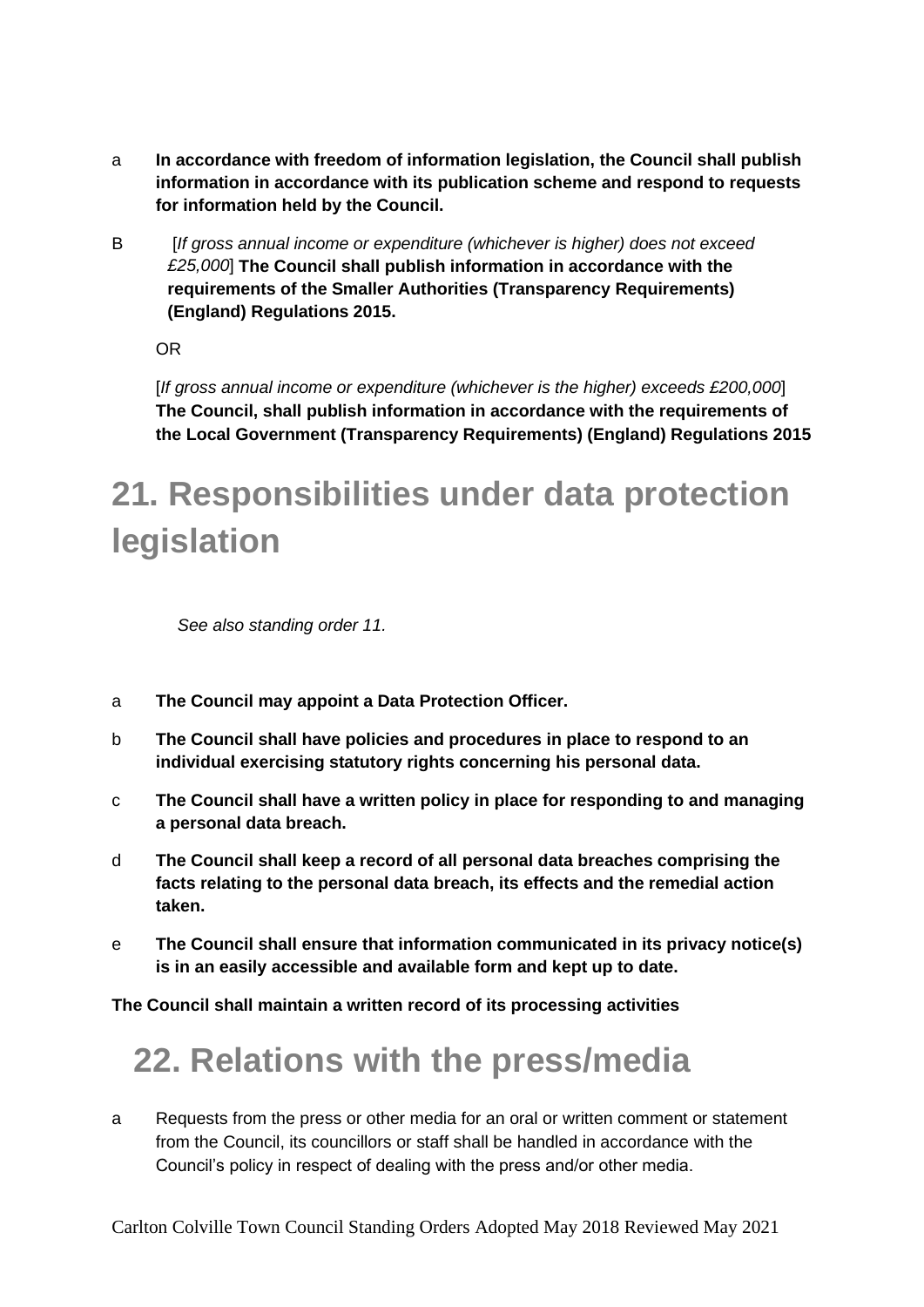# **23. Execution and sealing of legal deeds**

*See also standing orders 15(b)(xii) and (xvii) above.*

- a A legal deed shall not be executed on behalf of the council unless authorised by a resolution.
- b **Subject to standing order 22(a) above, any two councillors may sign, on behalf of the council, any deed required by law and the Proper Officer shall witness their signatures.]**

*The above is applicable to a council without a common seal.*

### **24. Communicating with District and County or Unitary councillors**

- a An invitation to attend a meeting of the council shall be sent, together with the agenda, to the ward councillor(s) of the England (District and County Council)
- b Unless the council determines otherwise, a copy of each letter sent to the (England) (District and County Council) shall be sent to the ward councillor(s) representing the area of the council.

# **25. Restrictions on councillor activities**

- a Unless authorised by a resolution, no councillor shall:
	- i. inspect any land and/or premises which the council has a right or duty to inspect; or
	- ii. issue orders, instructions or directions.
	- iii. any councillor will not carry any work in the name of the Town Council unless duly authorised
	- iv. Councillors that are affiliated to any particular party do not purport in any way, that work carried out by the Town Council is something that their party has done.